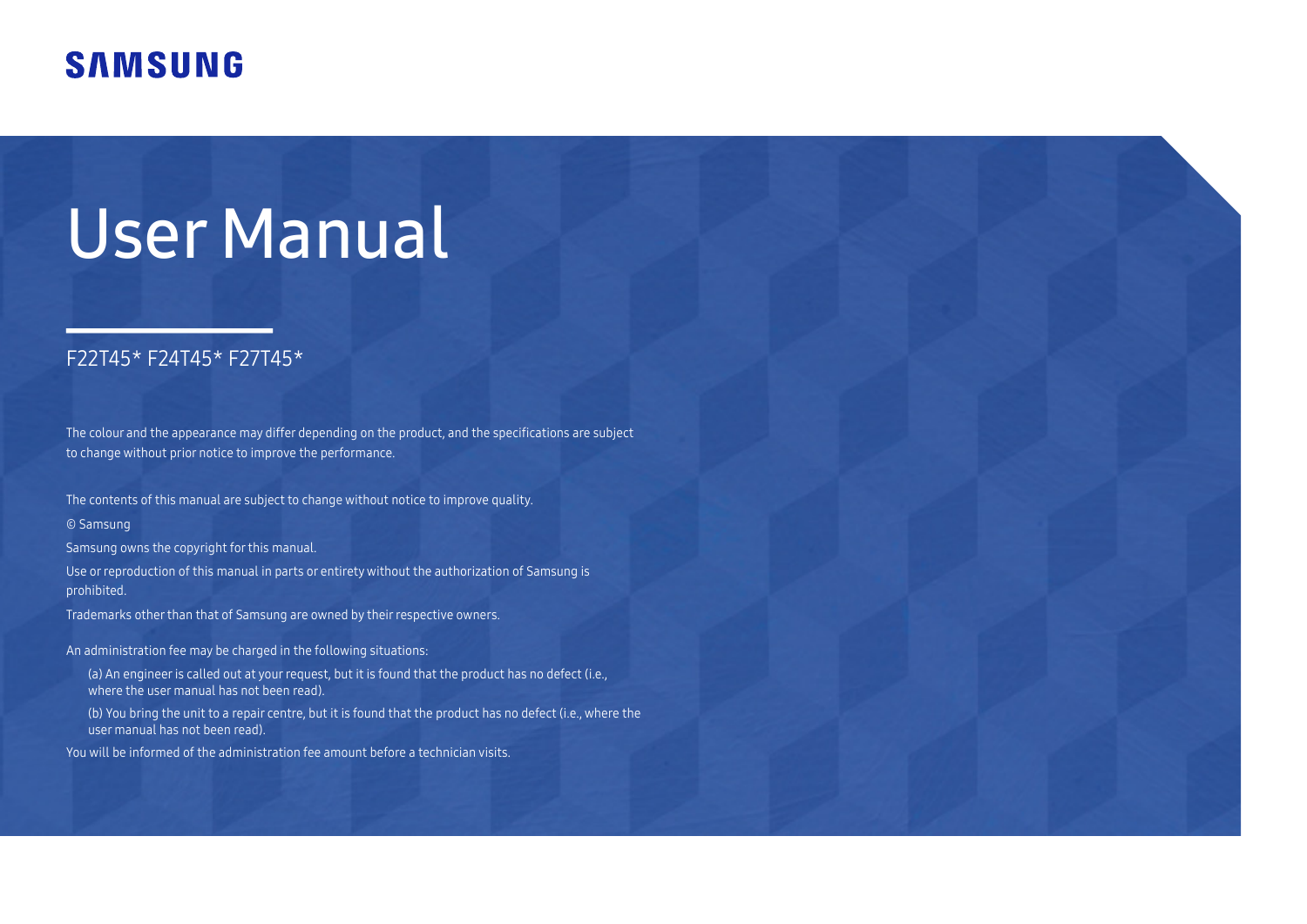# Table of contents

### [Before Using the Product](#page-3-0)

| <b>Safety Precautions</b>          |   |
|------------------------------------|---|
| Electricity and Safety             |   |
| Installation                       | 5 |
| Operation                          |   |
| Cleaning                           |   |
| Correct posture to use the product |   |

### [Preparations](#page-8-0)

| Installation<br>Attaching the Stand<br>Precautions for moving the product<br>Checking the space around the product<br>Adjusting the Product Tilt and Height<br>Rotating the Product | 9  |
|-------------------------------------------------------------------------------------------------------------------------------------------------------------------------------------|----|
|                                                                                                                                                                                     |    |
|                                                                                                                                                                                     | 9  |
|                                                                                                                                                                                     | 10 |
|                                                                                                                                                                                     | 10 |
|                                                                                                                                                                                     | 11 |
|                                                                                                                                                                                     | 11 |
| Anti-theft Lock                                                                                                                                                                     | 12 |
| Wall Mount Kit Specifications (VESA)                                                                                                                                                | 13 |
| Control Panel                                                                                                                                                                       | 14 |
| Direct Key Guide                                                                                                                                                                    | 15 |

### [Connecting and Using a Source Device](#page-15-0)

| Read below before connecting the product.   | 16 |
|---------------------------------------------|----|
| Ports                                       | 17 |
| Connecting and Using a PC                   | 18 |
| Connection Using the HDMI Cable             | 18 |
| Connection Using an HDMI-DVI Cable          | 18 |
| Connection Using an DP Cable                | 18 |
| Connecting to headphones or earphones       | 19 |
| Connecting the Power                        | 19 |
| Connecting the Product to a PC as a USB HUB | 19 |
| Tidying Up the Connected Cables             | 20 |
| Setting Optimum Resolution                  | 21 |

#### [Menu](#page-21-0)

| Picture          | 22 |
|------------------|----|
| OnScreen Display | 26 |
| System           | 27 |
| Support          | つく |

### [Installing the Software](#page-29-0)

| Easy Setting Box                                | 30 |
|-------------------------------------------------|----|
| Restrictions and Problems with the Installation | 30 |
| System Requirements                             | 30 |
| Driver Installation                             | 30 |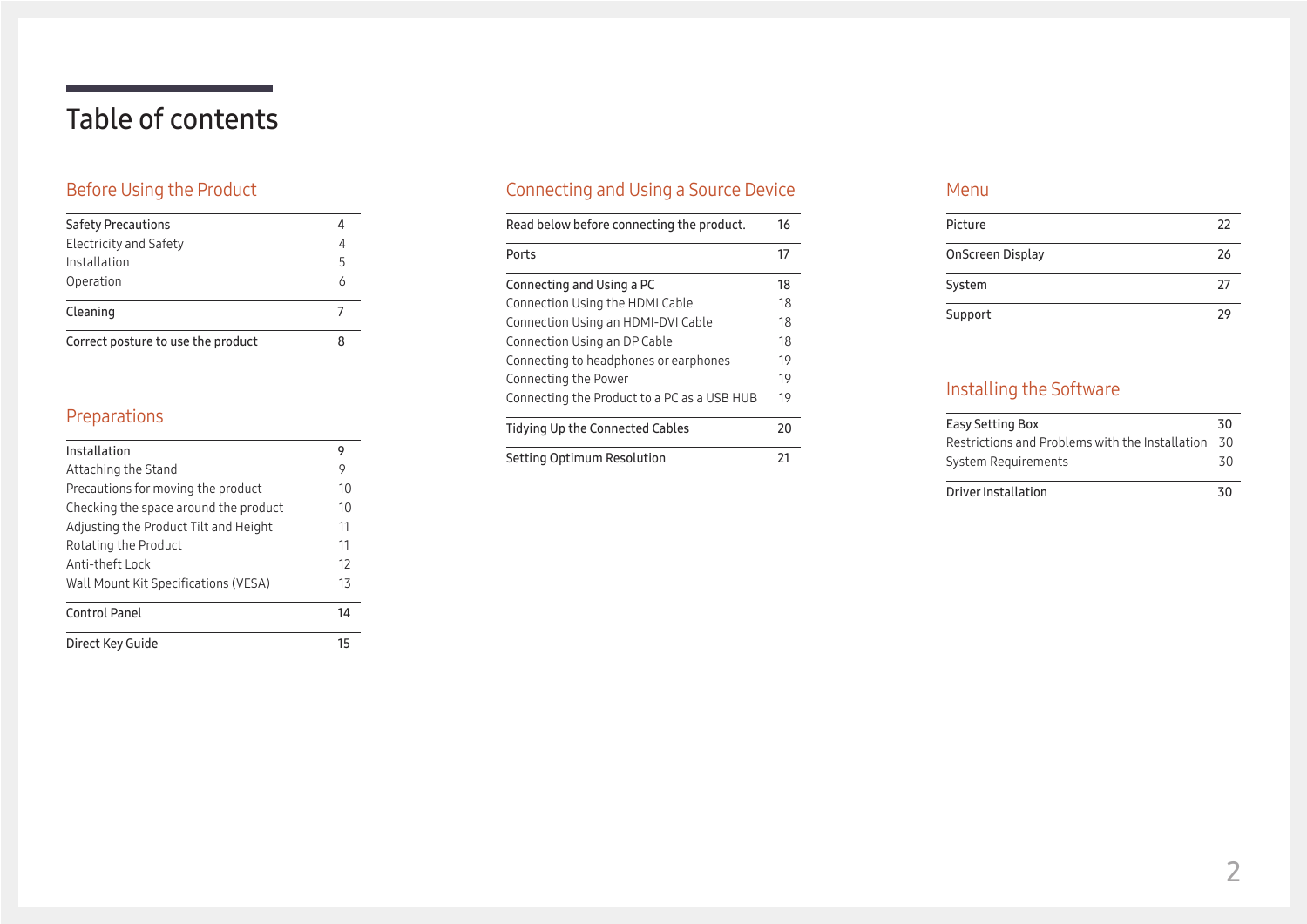# Table of contents

### [Troubleshooting Guide](#page-30-0)

| Requirements Before Contacting Samsung |    |
|----------------------------------------|----|
| <b>Customer Service Centre</b>         | 31 |
| Product diagnosis (Screen issue)       | 31 |
| Checking the Resolution and Frequency  | 31 |
| Check the following.                   | 31 |
| 0 & A                                  | 33 |

### [Specifications](#page-33-0)

| General                           | 34 |
|-----------------------------------|----|
| <b>Standard Signal Mode Table</b> | 36 |

### [Appendix](#page-37-0)

| Responsibility for the Pay Service (Cost to |    |
|---------------------------------------------|----|
| Customers)                                  | 38 |
| Not a product defect                        | 38 |
| A Product damage caused by customer's fault | 38 |
| Others                                      | 38 |
| FreeSync                                    | 39 |
| WEEE                                        | 40 |
| Correct Disposal of This Product (Waste     |    |
| Electrical & Electronic Equipment)          | 4( |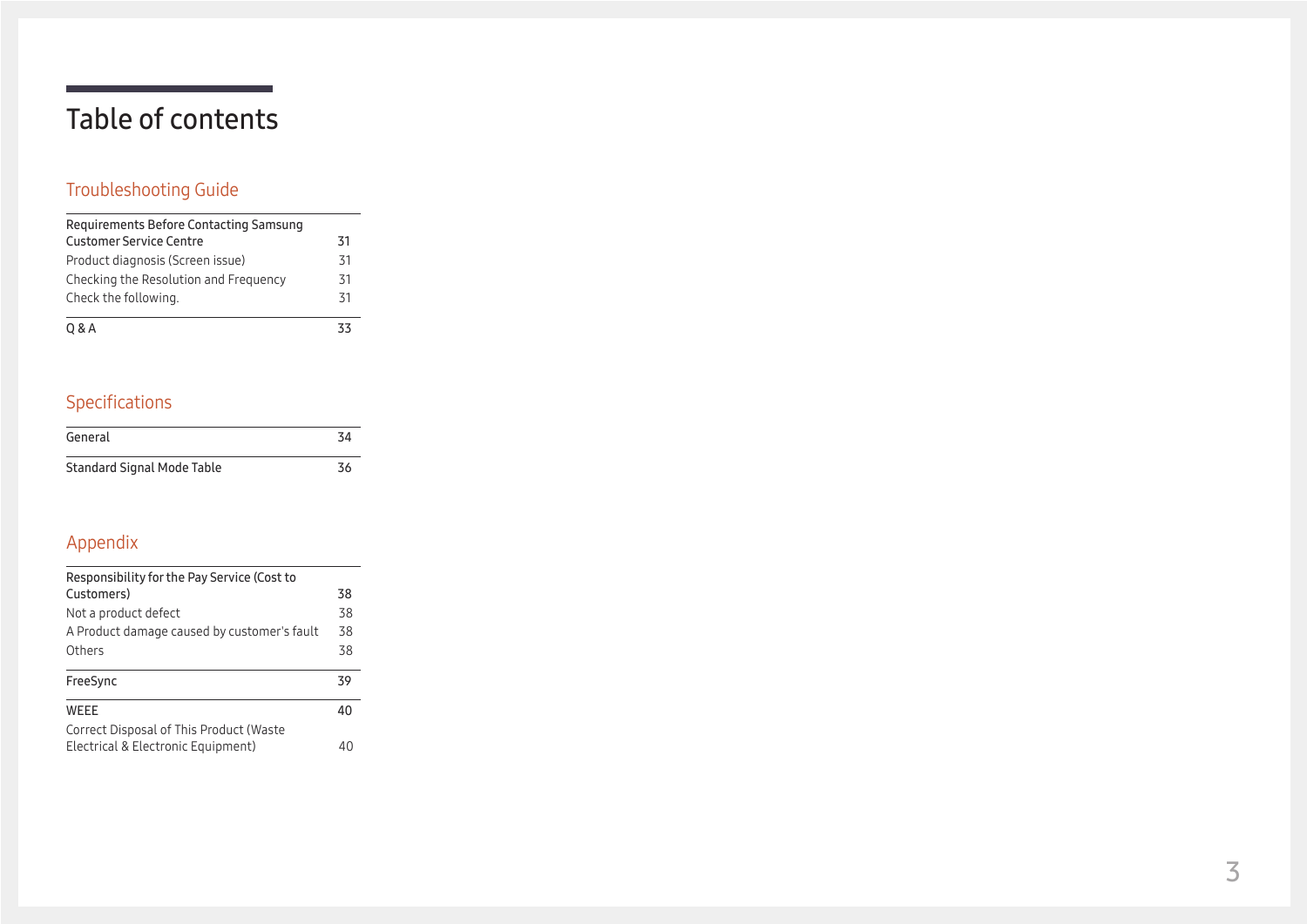# <span id="page-3-0"></span>Before Using the Product Chapter 01

# Safety Precautions



Warning A serious or fatal injury may result if instructions are not followed.

Caution Personal injury or damage to properties may result if instructions are not followed.

#### CAUTION

#### RISK OF ELECTRIC SHOCK. DO NOT OPEN.

CAUTION: TO REDUCE THE RISK OF ELECTRIC SHOCK, DO NOT REMOVE COVER (OR BACK). THERE ARE NO USER SERVICEABLE PARTS INSIDE. REFER ALL SERVICING TO QUALIFIED PERSONNEL.

| This symbol indicates that high<br>voltage is present inside. It is<br>dangerous to make any kind of<br>contact with any internal part of this<br>product.                                                                                                               | AC voltage: Rated voltage marked<br>with this symbol is AC voltage.                                                                               |
|--------------------------------------------------------------------------------------------------------------------------------------------------------------------------------------------------------------------------------------------------------------------------|---------------------------------------------------------------------------------------------------------------------------------------------------|
| This symbol indicates that this<br>product has included important<br>literature concerning operation and<br>maintenance.                                                                                                                                                 | DC voltage: Rated voltage marked<br>with this symbol is DC voltage.                                                                               |
| Class II product: This symbol indicates<br>that a safety connection to electrical<br>earth (ground) is not required. If this<br>symbol is not present on a product<br>with a mains lead, the product<br>MUST have a reliable connection to<br>protective earth (ground). | Caution. Consult instructions for use:<br>This symbol instructs the user to<br>consult the user manual for further<br>safety related information. |

### Electricity and Safety

### Warning

- Do not use a damaged power cord or plug, or a loose power socket.
- Do not use multiple products with a single power socket.
- Do not touch the power plug with wet hands.
- Insert the power plug all the way in so it is not loose.
- Connect the power plug to a grounded power socket (type 1 insulated devices only).
- Do not bend or pull the power cord with force. Be careful not to leave the power cord under a heavy object.
- Do not place the power cord or product near heat sources.
- Clean any dust around the pins of the power plug or the power socket with a dry cloth.

#### Caution

- Do not disconnect the power cord while the product is being used.
- Only use the power cord provided with your product by Samsung. Do not use the power cord with other products.
- Keep the power socket where the power cord is connected unobstructed.
	- ‒ The power cord must be disconnected to cut off power to the product when an issue occurs.
- Hold the plug when disconnecting the power cord from the power socket.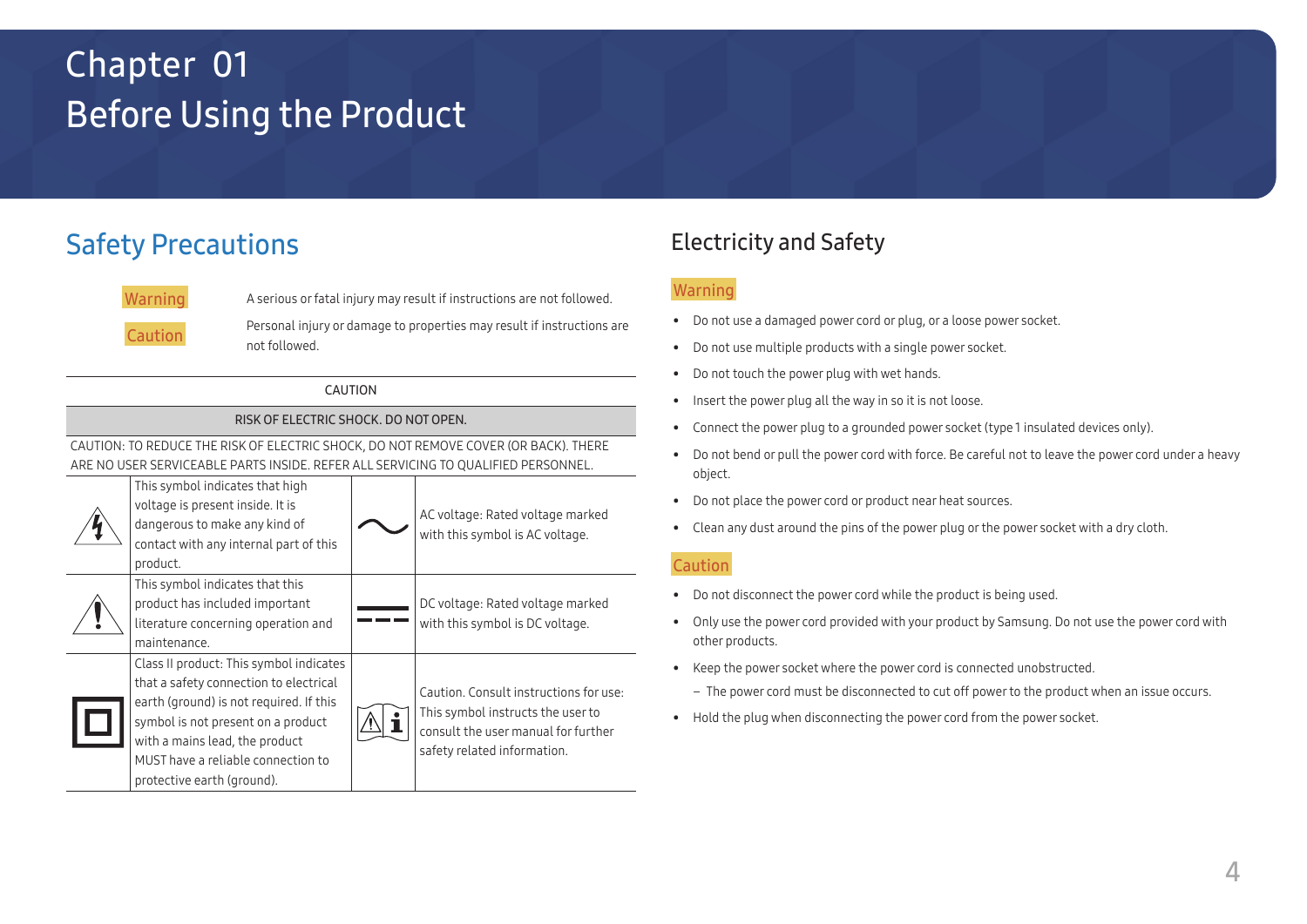### <span id="page-4-0"></span>Installation

#### Warning

- DO NOT PLACE CANDLES, INSECT REPELLANTS OR CIGARETTES ON TOP OF THE PRODUCT. DO NOT INSTALL THE PRODUCT NEAR HEAT SOURCES.
- Keep the plastic packaging out of the reach of children.
	- Children may suffocate.
- Do not install the product on an unstable or vibrating surface (insecure shelf, sloped surface, etc.)
	- ‒ The product may fall and become damaged and/or cause an injury.
	- ‒ Using the product in an area with excess vibration may damage the product or cause a fire.
- Do not install the product in a vehicle or a place exposed to dust, moisture (water drips, etc.), oil, or smoke.
- Do not expose the product to direct sunlight, heat, or a hot object such as a stove.
	- The product lifespan may be reduced or a fire may result.
- Do not install the product within the reach of young children.
	- ‒ The product may fall and injure children.
- Edible oil (such as soybean oil) may damage or distort the product. Keep the product away from oil pollution. And do not install or use the product in the kitchen or near the kitchen stove.

#### Caution

- Do not drop the product while moving.
- Do not set down the product on its front.
- When installing the product on a cabinet or shelf, make sure that the bottom edge of the front of the product is not protruding.
	- ‒ The product may fall and become damaged and/or cause an injury.
	- Install the product only on cabinets or shelves of the right size.
- Set down the product gently.
	- Product failure or personal injury may result.
- Installing the product in an unusual place (a place exposed to a lot of fine dust, chemical substances, extreme temperatures or a significant presence of moisture, or a place where the product will operate continuously for an extended period of time) may seriously affect its performance.
	- Be sure to consult Samsung Customer Service Centre if you want to install the product at such a place.
- Before assembling the product, place the product down on a flat and stable surface so that the screen is facing downwards.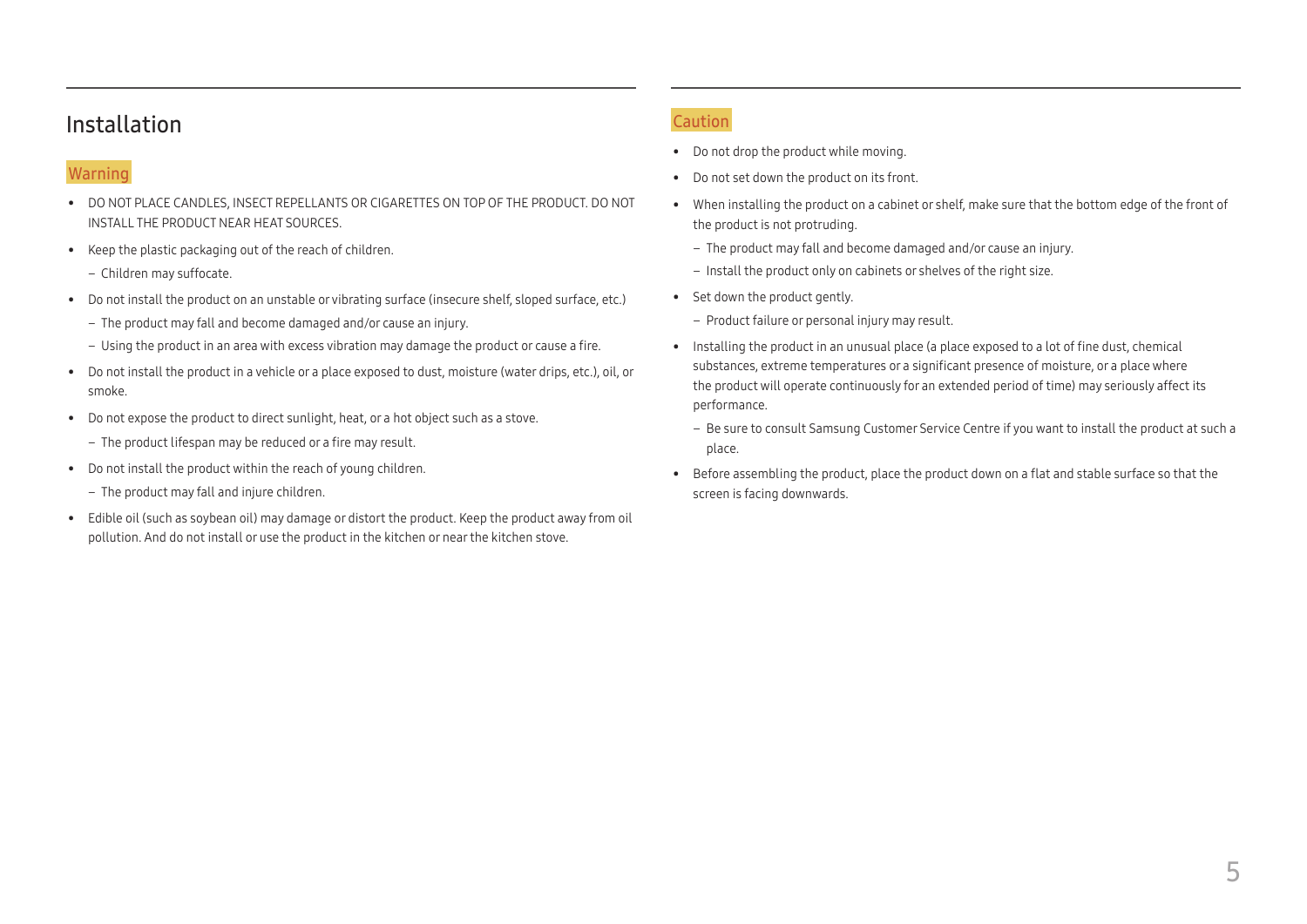### <span id="page-5-0"></span>Operation

### Warning

- There is a high voltage inside the product. Never disassemble, repair or modify the product yourself.
	- ‒ Contact Samsung Customer Service Centre for repairs.
- To move the product, first disconnect all the cables from it, including the power cable.
- If the product generates abnormal sounds, a burning smell or smoke, disconnect the power cord immediately and contact Samsung Customer Service Centre.
- Do not let children hang from the product or climb on top of it.
	- ‒ Children may become injured or seriously harmed.
- If the product is dropped or the outer case is damaged, turn off the power and disconnect the power cord. Then contact Samsung Customer Service Centre.
	- ‒ Continued use can result in a fire or electric shock.
- Do not leave heavy objects or items that children like (toys, sweets, etc.) on top of the product.
	- ‒ The product or heavy objects may fall as children try to reach for the toys or sweets resulting in a serious injury.
- During a lightning or thunderstorm, power off the product and remove the power cable.
- Do not drop objects on the product or apply impact.
- Do not move the product by pulling the power cord or any cable.
- If a gas leakage is found, do not touch the product or power plug. Also, ventilate the area immediately.
- Do not lift or move the product by pulling the power cord or any cable.
- Do not use or keep combustible spray or an inflammable substance near the product.
- Ensure the vents are not blocked by tablecloths or curtains.
	- An increased internal temperature may cause a fire.
- Do not insert metallic objects (chopsticks, coins, hairpins, etc) or objects that burn easily (paper, matches, etc) into the product (via the vent or input/output ports, etc).
	- Be sure to power off the product and disconnect the power cord when water or other foreign substances have entered the product. Then contact Samsung Customer Service Centre.
- Do not place objects containing liquid (vases, pots, bottles, etc) or metallic objects on top of the product.
	- ‒ Be sure to power off the product and disconnect the power cord when water or other foreign substances have entered the product. Then contact Samsung Customer Service Centre.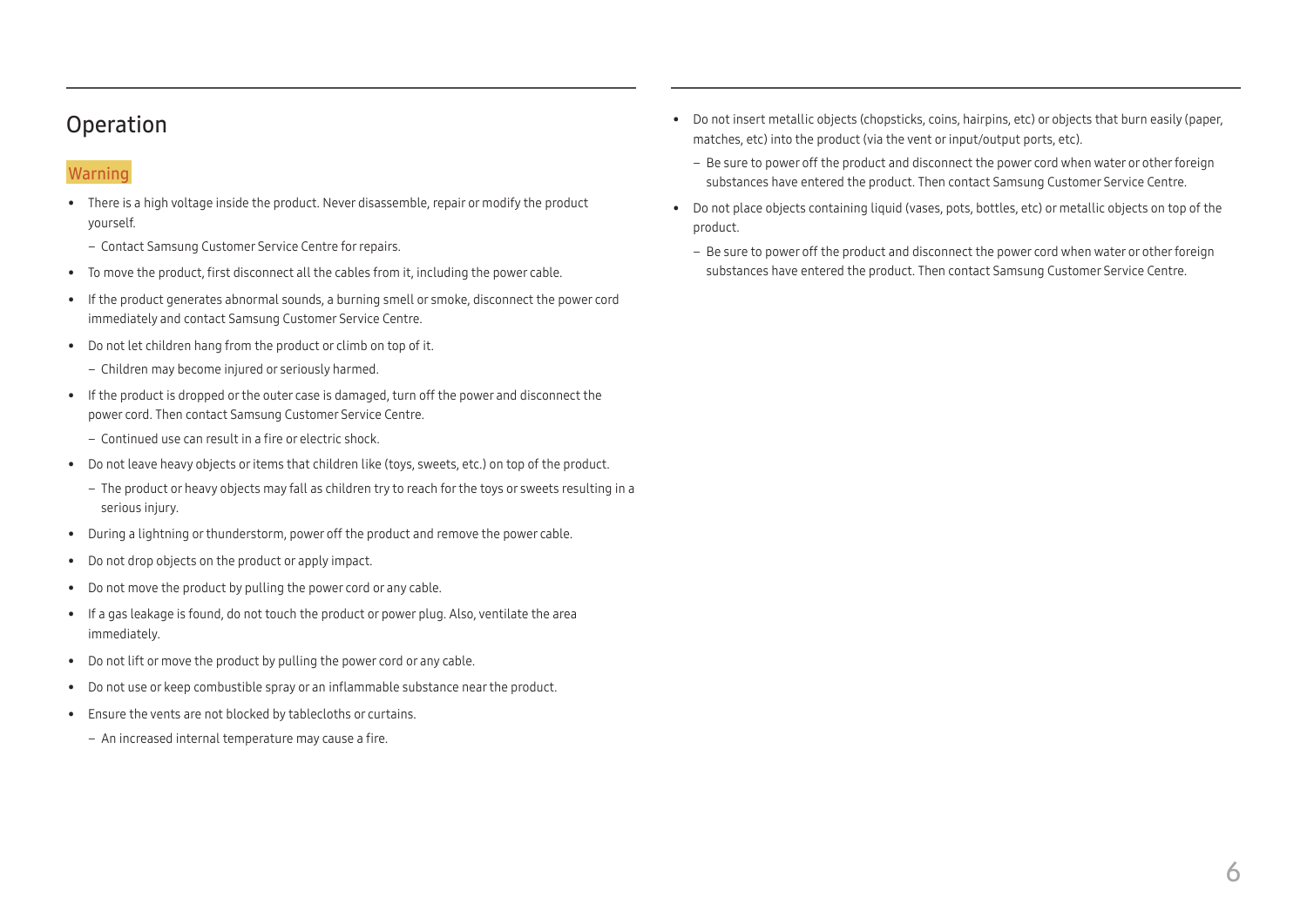#### <span id="page-6-0"></span>Caution

- Leaving the screen fixed on a stationary image for an extended period of time may cause afterimage burn-in or defective pixels.
	- ‒ Set the screen to power-saving mode or moving-picture screen saver when not using the product for an extended period of time.
- Disconnect the power cord from the power socket if you do not plan on using the product for an extended period of time (vacation, etc).
	- ‒ Dust accumulation combined with heat can cause a fire, electric shock or electric leakage.
- Use the product at the recommended resolution and frequency.
	- Your eyesight may deteriorate.
- Do not hold the product upside-down or move it by holding the stand.
	- ‒ The product may fall and become damaged or cause an injury.
- Looking at the screen too close for an extended period of time can deteriorate your eyesight.
- Do not use humidifiers or stoves around the product.
- Rest your eyes for more than 5 minutes or look at distance objects for every 1 hour of product use.
- Do not touch the screen when the product has been turned on for an extended period of time as it will become hot.
- Store small accessories out of the reach of children.
- Exercise caution when adjusting the product angle or stand height.
	- ‒ Your hand or finger may get stuck and injured.
	- ‒ Tilting the product at an excessive angle may cause the product to fall and an injury may result.
- Do not place heavy objects on the product.
	- Product failure or personal injury may result.
- When using headphones or earphones, do not turn the volume too high.
	- ‒ Having the sound too loud may damage your hearing.

# Cleaning

#### High-glossy models can develop white stains on the surface if an ultrasonic wave humidifier is used nearby.

― Contact your nearest Samsung Customer Service Centre if you want to clean the inside of the product (Service fee will be charged.)

#### Do not press the product screen with hands or other objects. There is a risk of damaging the screen.

― Exercise care when cleaning as the panel and exterior of advanced LCDs are easily scratched.

#### Take the following steps when cleaning.

- 1 Power off the product and PC.
- 2 Disconnect the power cord from the product.
	- $-$  Hold the power cable by the plug and do not touch the cable with wet hands. Otherwise, an electric shock may result.
- 3 Wipe the product with a clean, soft and dry cloth.

Wet a soft cloth in water, wing it out well, and then use the cloth to wipe the exterior of the product clean.

- ‒ Do not apply a cleaning agent that contains alcohol, solvent, or surfactant to the product.
- ‒ Do not spray water or detergent directly on the product.
- 4 Connect the power cord to the product when cleaning is finished.
- 5 Power on the product and PC.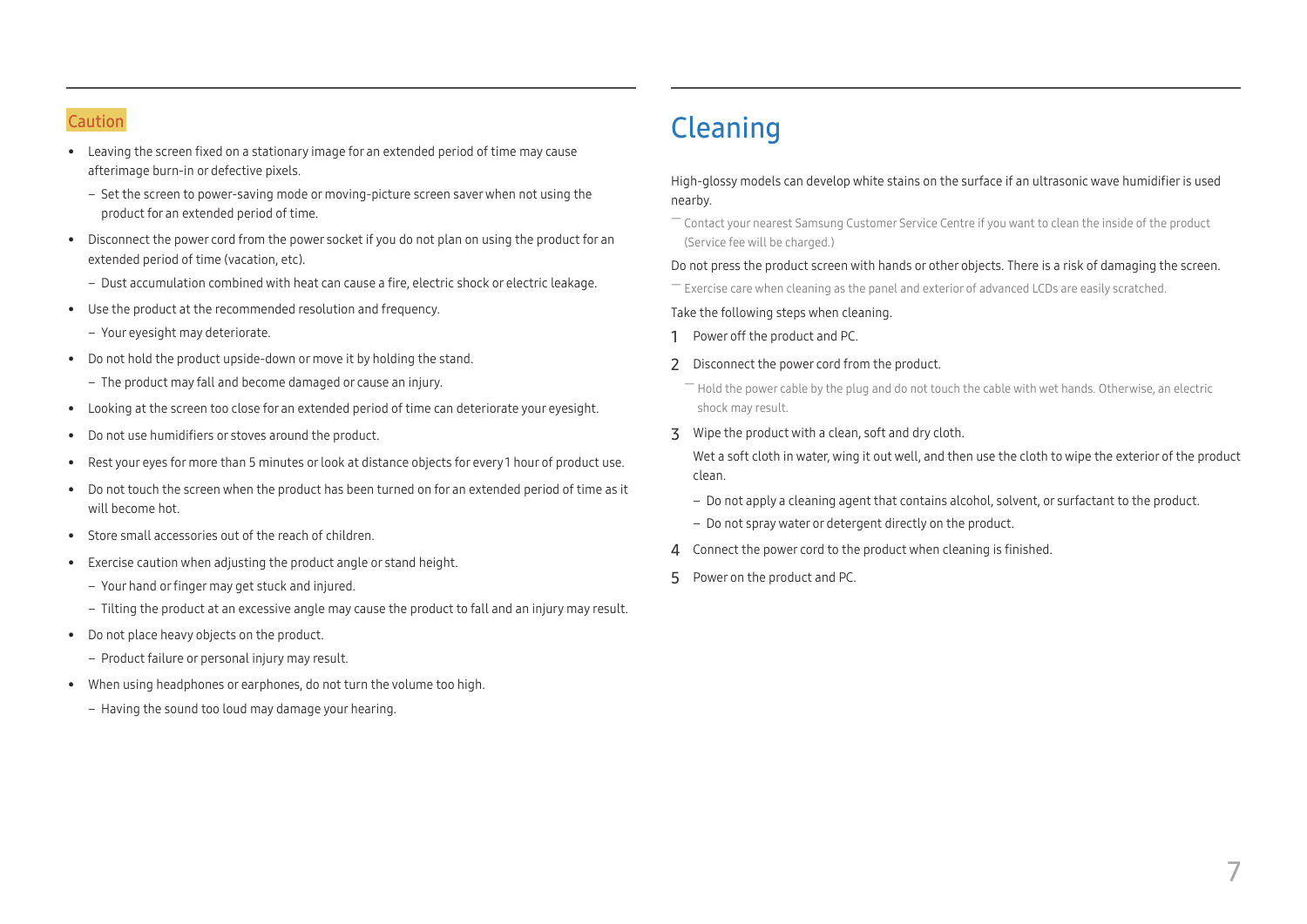## <span id="page-7-0"></span>Correct posture to use the product



Use the product in the correct posture as follows:

- Straighten your back.
- Allow a distance of 45 to 50cm between your eye and the screen, and look slightly downward at the screen.
- Keep your eyes directly in front of the screen.
- Adjust the angle so light does not reflect on the screen.
- Keep your forearms perpendicular to your upper arms and level with the back of your hands.
- Keep your elbows at about a right angle.
- Adjust the height of the product so you can keep your knees bent at 90 degrees or more, your heels attached to the floor, and your arms lower than your heart.
- Do the Eye excercises or blink frequently, then eye fatigue will be relieved.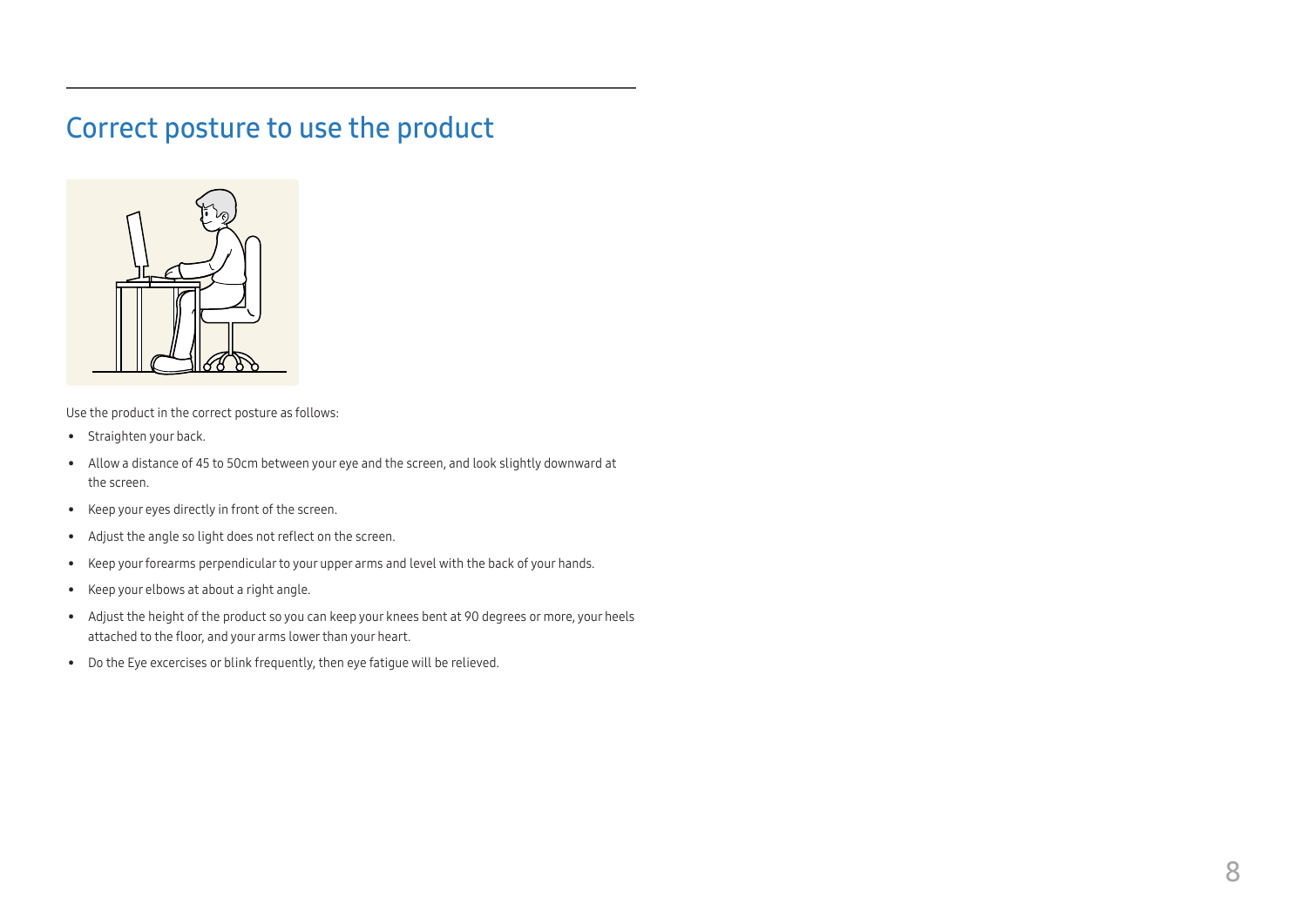# <span id="page-8-0"></span>Preparations Chapter 02

# Installation

### Attaching the Stand

― Before assembling the product, place the product down on a flat and stable surface so that the screen is facing downwards.

― Disassembly is the reverse order of assembly.





Push the stand neck into the main body in the direction of the arrow as shown in the figure. Tightly fasten the connecting screw on the bottom of the stand.



Do not remove the fixing pin until you are finished attaching the stand.



Insert the stand base into the stand in the direction of the arrow. Fasten the screw tightly (using a screwdriver or coin) into the bottom of the stand base.



You can remove the fixing pin and adjust the stand now.



After installing the stand, place the product upright.



Turn the stand neck of the product counterclockwise for 90°.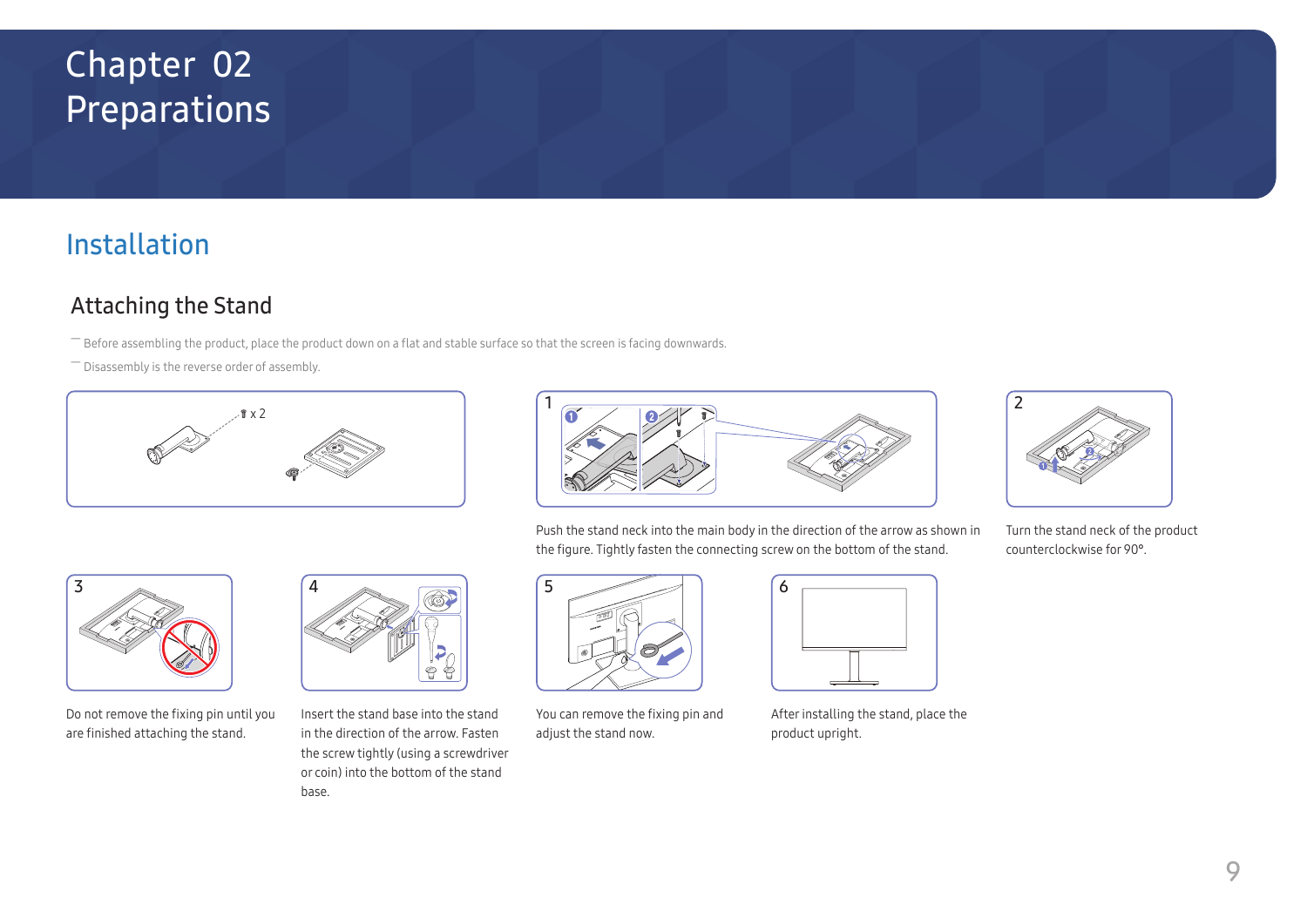### <span id="page-9-0"></span>Precautions for moving the product



• Hold the lower corners or edges of the product when moving it.



• Do not hold the product upside down only by • Do not press down on the product. There is a the stand.



- Do not directly apply pressure on the screen.
- Do not hold the screen when moving the product.



risk of damaging the product.

## Checking the space around the product

Make sure to have enough space for ventilation when placing the product. An internal temperature rise may cause fire and damage the product. Maintain enough space around the product as shown in the diagram when installing the product.

 $-$  The exterior may differ depending on the product.

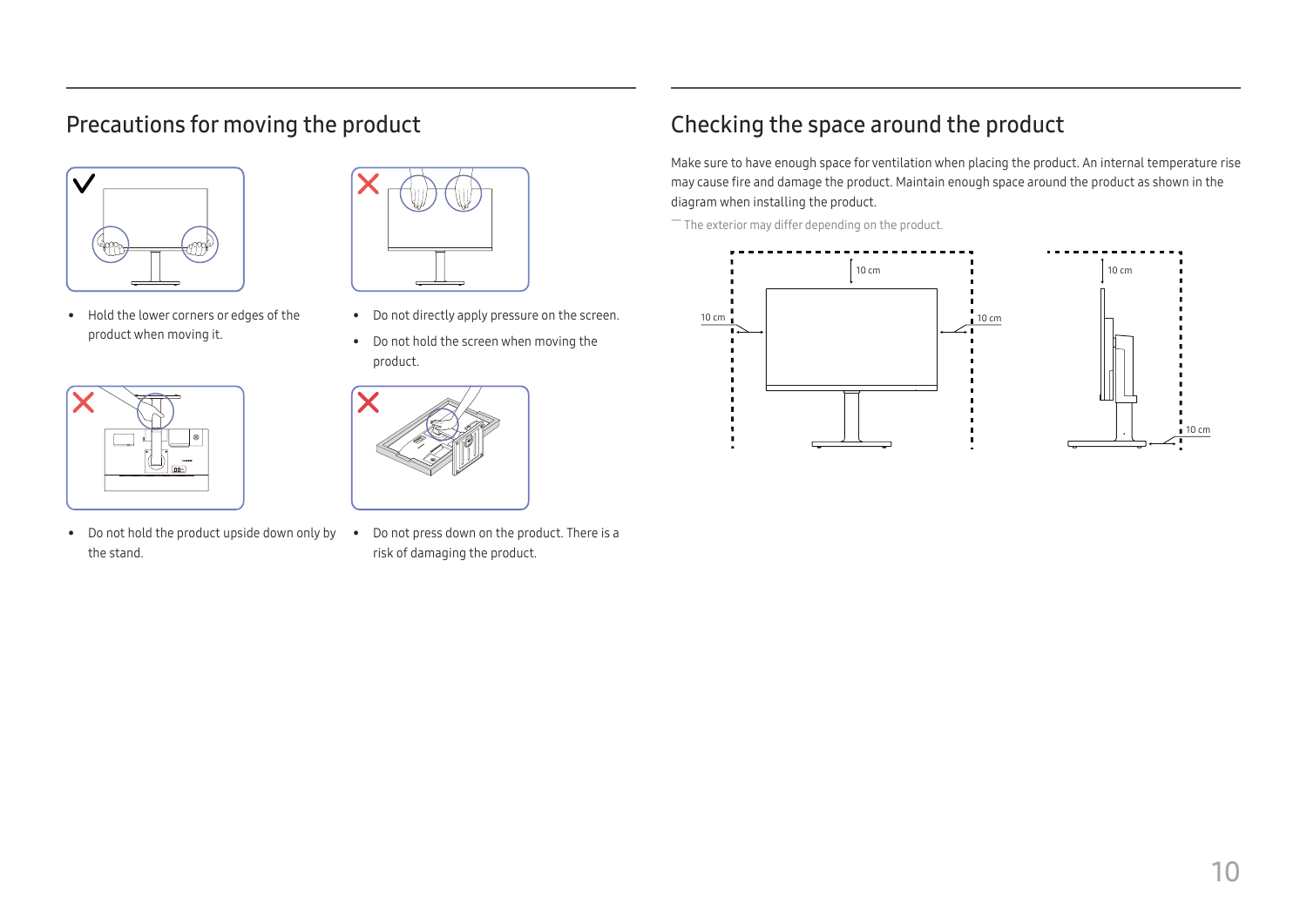### <span id="page-10-0"></span>Adjusting the Product Tilt and Height

― The colour and shape of parts may differ from what is shown. Specifications are subject to change without notice to improve quality.



Rotating the Product

― The colour and shape of parts may differ from what is shown. Specifications are subject to change without notice to improve quality.



- To adjust the height, remove the fixing pin.
- The product tilt and height can be adjusted.
- Hold the top centre of the product and adjust the height carefully.
- The height adjustment has a certain tolerance. Stay within the tolerances when adjusting the height of the product.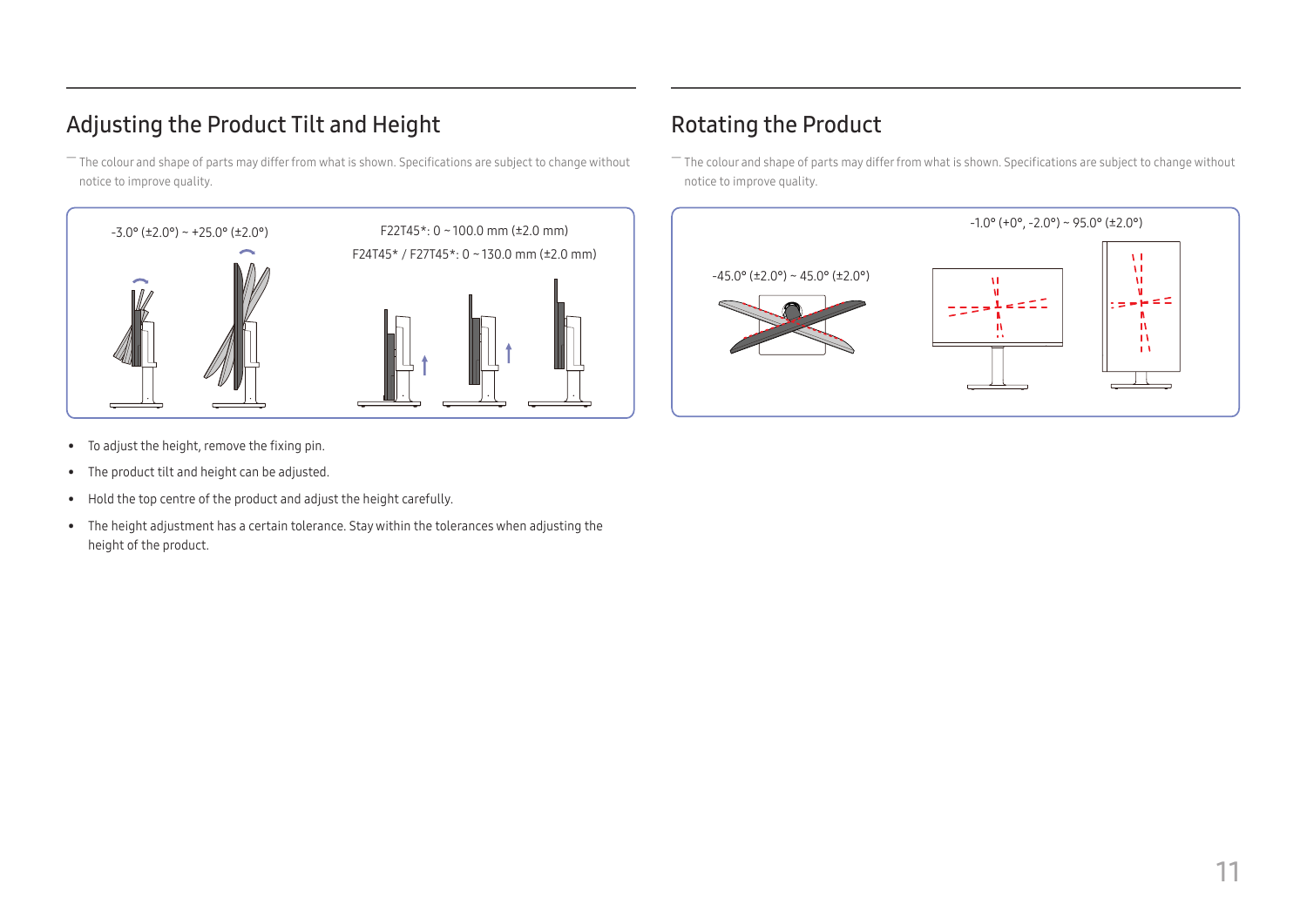#### <span id="page-11-0"></span>You can rotate your product as shown below.













- Be sure to fully extend the stand before rotating the product.
- If you rotate the product without fully extending the stand, the corner of the product may hit the floor and get damaged.
- Do not rotate the product counterclockwise. The product may get damaged.
- When rotating the product, be careful not to damage the product by hitting the object or stand.

## Anti-theft Lock

- $-$  An anti-theft lock allows you to use the product securely even in public places.
- $-$  The locking device shape and locking method depend on the manufacturer. Refer to the manuals provided with your anti-theft locking device for details.

### To lock an anti-theft locking device:



- 1 Fix the cable of your anti-theft locking device to a heavy object such as a desk.
- 2 Put one end of the cable through the loop on the other end.
- 3 Insert the locking device into the anti-theft lock slot at the back of the product.
- 4 Lock the locking device.
	- An anti-theft locking device can be purchased separately.
	- Refer to the manuals provided with your anti-theft locking device for details.
	- Anti-theft locking devices can be purchased at electronics retailers or online.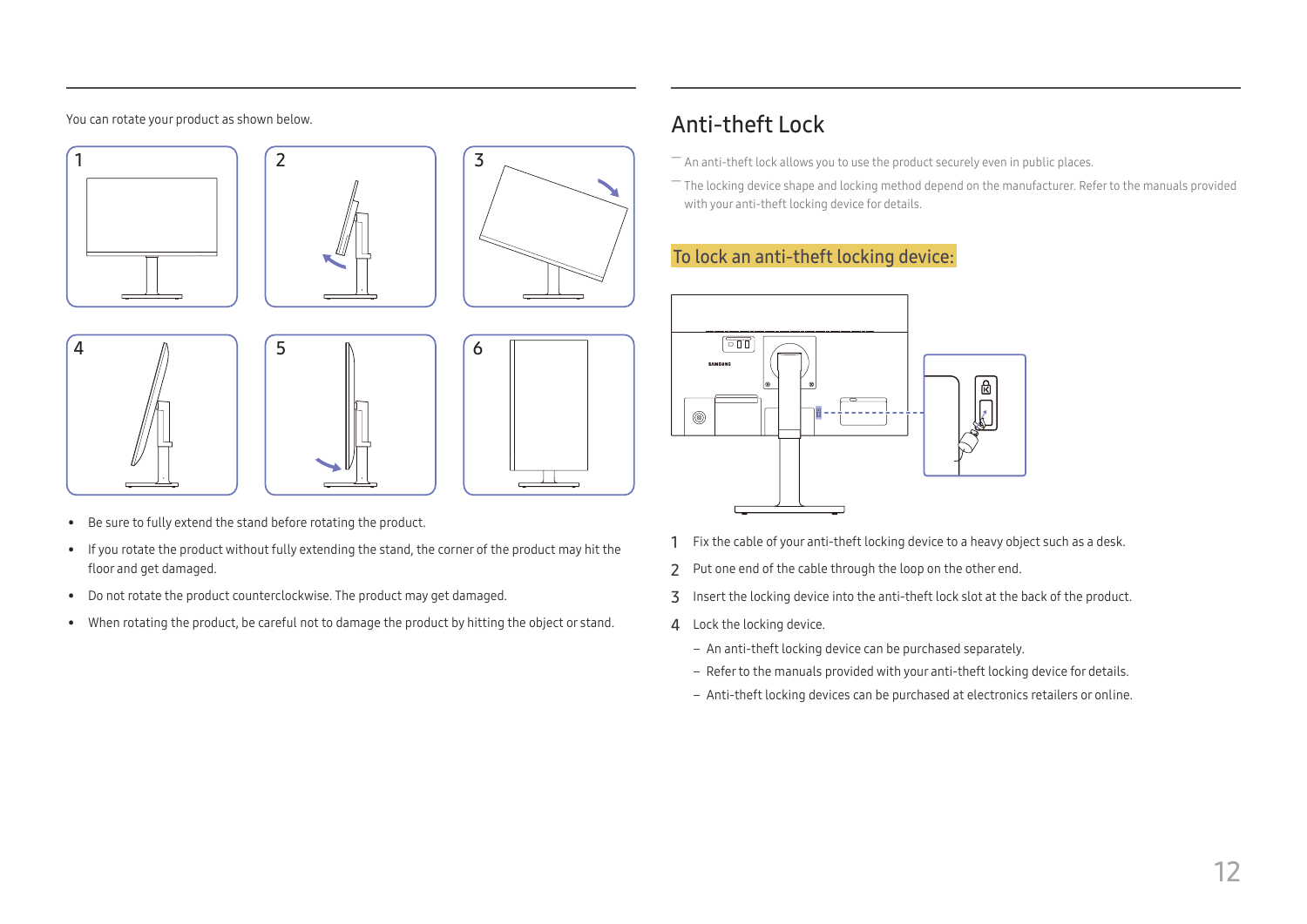### <span id="page-12-0"></span>Wall Mount Kit Specifications (VESA)

- ― Install your wall mount on a solid wall perpendicular to the floor. Before attaching the wall mount to surfaces other than plaster board, please contact your nearest dealer for additional information. If you install the product on a slanted wall, it may fall and result in severe personal injury. Samsung wall mount kits contain a detailed installation manual and all parts necessary for assembly are provided.
- Do not use screws that are longer than the standard length or do not comply with the VESA standard screw specifications. Screws that are too long may cause damage to the inside of the product.
- For wall mounts that do not comply with the VESA standard screw specifications, the length of the screws may differ depending on the wall mount specifications.
- Do not fasten the screws too firmly. This may damage the product or cause the product to fall, leading to personal injury. Samsung is not liable for these kinds of accidents.
- Samsung is not liable for product damage or personal injury when a non-VESA or non-specified wall mount is used or the consumer fails to follow the product installation instructions.
- Do not mount the product at more than a 15 degree tilt.
- Standard dimensions for wall mount kits are shown in the table below.

| Model name | VESA screw hole specs Standard Screw<br>$(A * B)$ in millimetres |                               | Quantity |  |
|------------|------------------------------------------------------------------|-------------------------------|----------|--|
| $F22T45*$  | 100.0 x 100.0                                                    | 4.0 mm $\Phi$ , 0.7 pitch $*$ | 4 EA     |  |
| F24T45*/   |                                                                  | 10.0 mm long                  |          |  |
| $F27T45*$  |                                                                  |                               |          |  |

 $^-$  Do not install your Wall Mount Kit while your product is turned on. It may result in personal injury due to electric shock.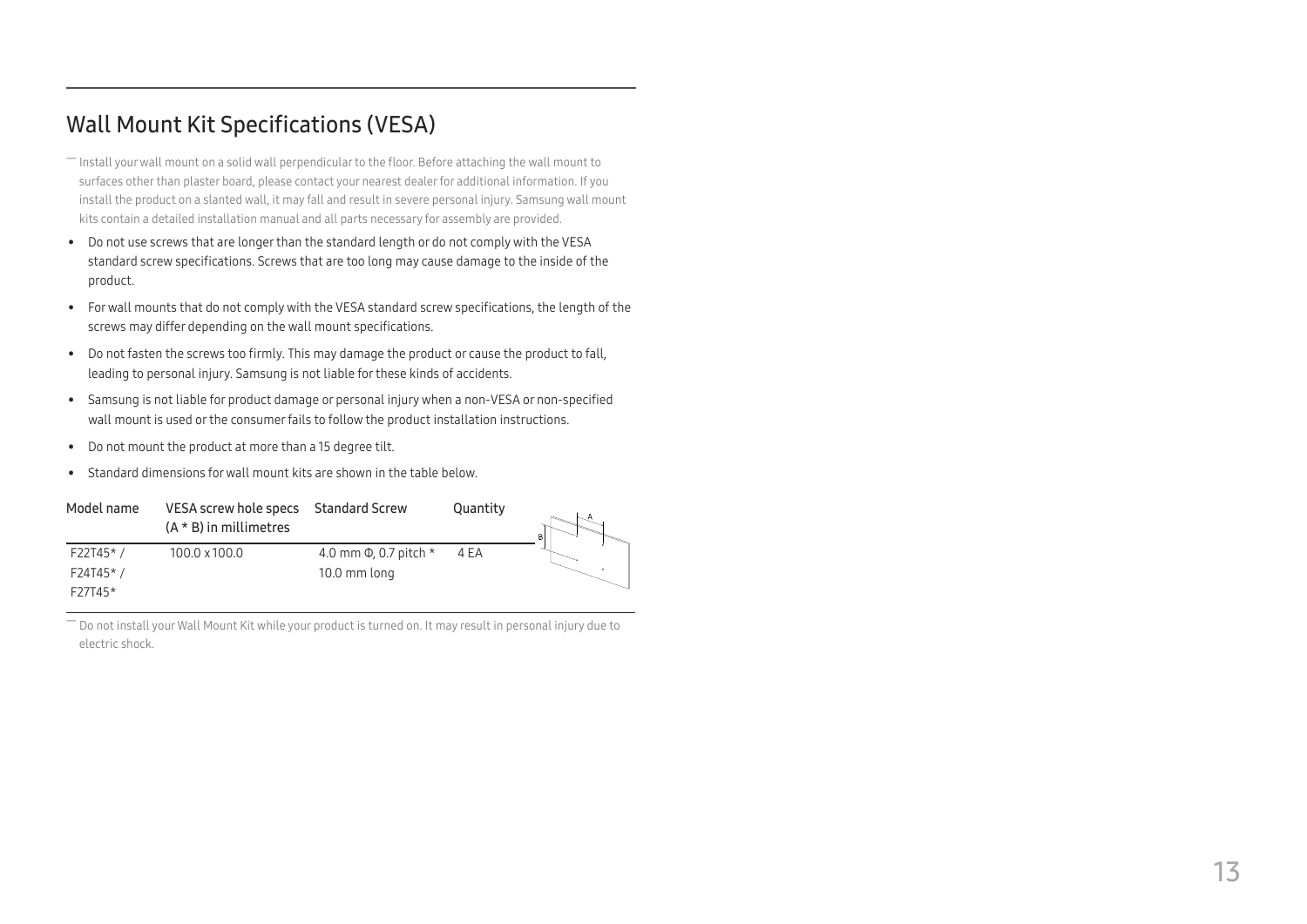# <span id="page-13-0"></span>Control Panel

― The colour and shape of parts may differ from what is shown. Specifications are subject to change without notice to improve quality.



Function Key Guide

| Parts                     |  | Description                                                                                                                                                                                                                |
|---------------------------|--|----------------------------------------------------------------------------------------------------------------------------------------------------------------------------------------------------------------------------|
| <b>JOG Button</b>         |  | Multi directional button that helps navigate.                                                                                                                                                                              |
| Power I FD                |  | This LED is power status indicator.<br>$-$ You can select the power LED operation to be enabled or disabled on                                                                                                             |
|                           |  | the menu screen. ( $\Box$ $\rightarrow$ System $\rightarrow$ Power LED On)                                                                                                                                                 |
| <b>Function Key Guide</b> |  | To use the Function Key Guide, press the JOG button when the screen<br>is turned on                                                                                                                                        |
| Source                    |  | Changes the input source. A message will appear on the top left<br>corner of the screen if the input source has been changed.                                                                                              |
|                           |  | Displays the main on-screen menu.                                                                                                                                                                                          |
| Menu                      |  | To enable or disable the menu lock, move to the next step (move<br>the jog button to the right) with the "Menu" displayed, and then<br>push the jog button to the left for 10 seconds until the menu screen<br>disappears. |
|                           |  | If the menu lock is enabled, Brightness, Contrast, Eye Saver Mode,<br>Volume, Dynamic Brightness and Information are available.                                                                                            |
| <b>Eye Saver Mode</b>     |  | Enables the Eye Saver Mode.                                                                                                                                                                                                |
| Power Off                 |  | Turns off the product.                                                                                                                                                                                                     |
| Return                    |  | Exits from the menu page.                                                                                                                                                                                                  |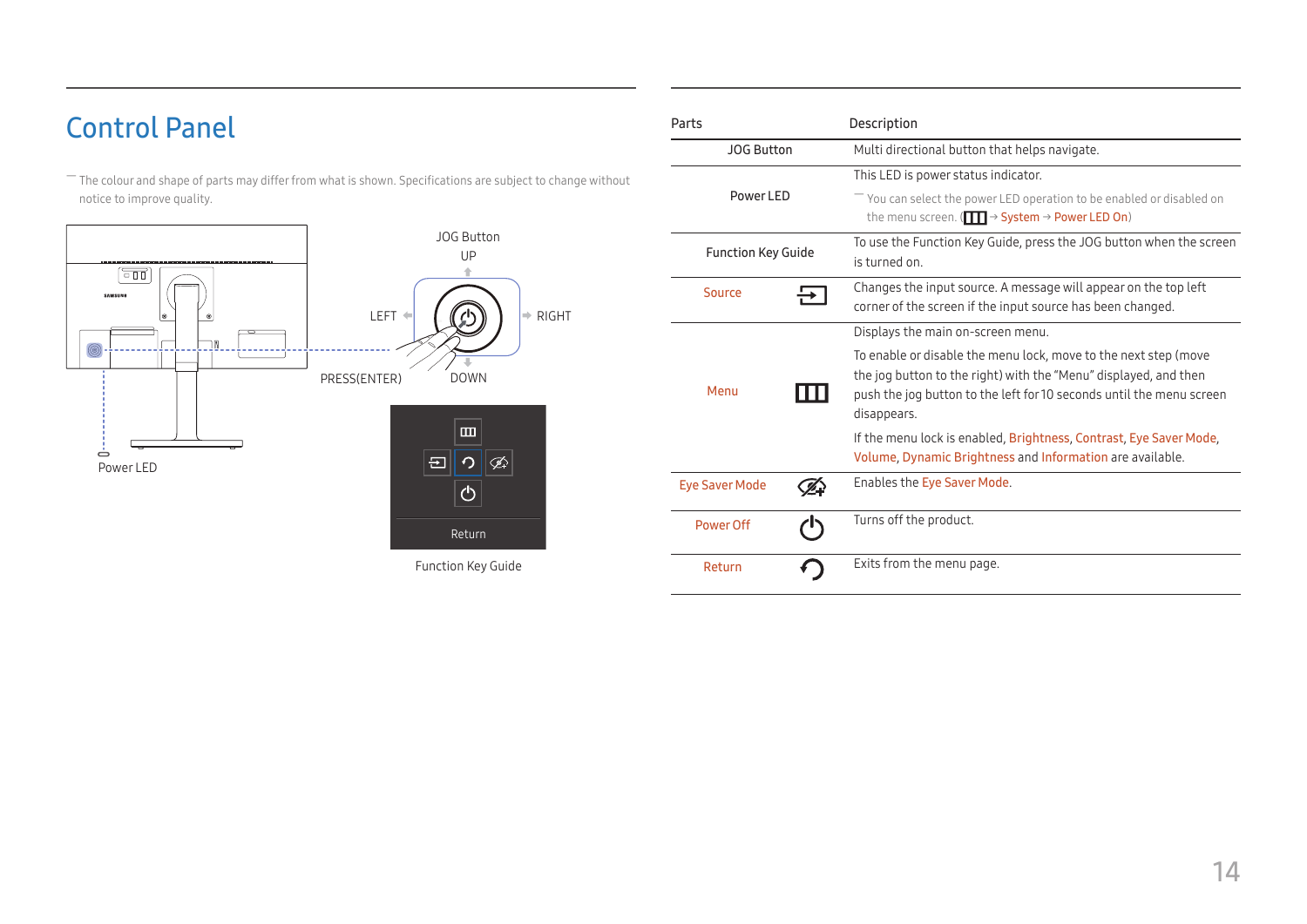# <span id="page-14-0"></span>Direct Key Guide

 $-$  On the Direct Key Guide screen, the following menu options appear when the product screen is switched on or the input source is changed.

<sup>-</sup> The Direct Key Guide screen shows if **Eye Saver Mode** is enabled. ( $\bigodot$ : On,  $\bigcirc$ : Off)

― When the product not displays the OSD menu, the JOG Button could be used as below.



- UP: Adjust Brightness, Contrast, Eye Saver Mode.
- DOWN: Adjust Volume, Mute.
- LEFT/RIGHT: Adjust Source.
- PRESS(ENTER): Display Function Key Guide.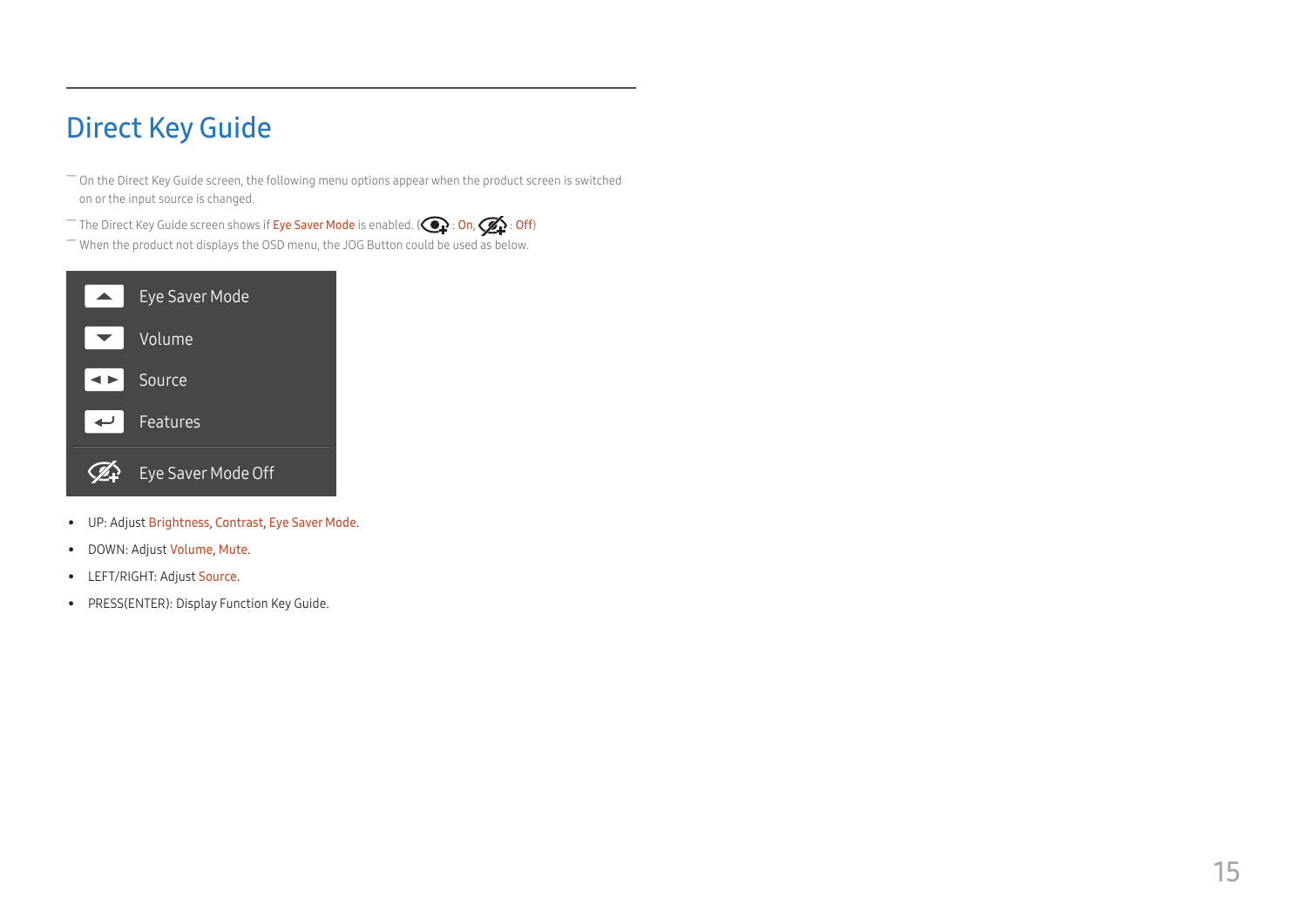# <span id="page-15-0"></span>Connecting and Using a Source Device Chapter 03

# Read below before connecting the product.

- 1 Before connecting the product, check the shapes of both ports of the supplied signal cables and the shapes and locations of the ports on the product and external device.
- 2 Before connecting the product, make sure you remove the power cables from both the product and the external device to prevent damage to the product due to a short circuit or over current.
- 3 After all signal cables have been properly connected, connect the power cables back to the product and the external device.
- 4 After connecting is completed, make sure you read the manuals to acquaint yourself with the product functions, precautions and other information required to use the product properly.

― Connecting parts may differ in different products.

 $-$  Provided ports may vary depending on the product.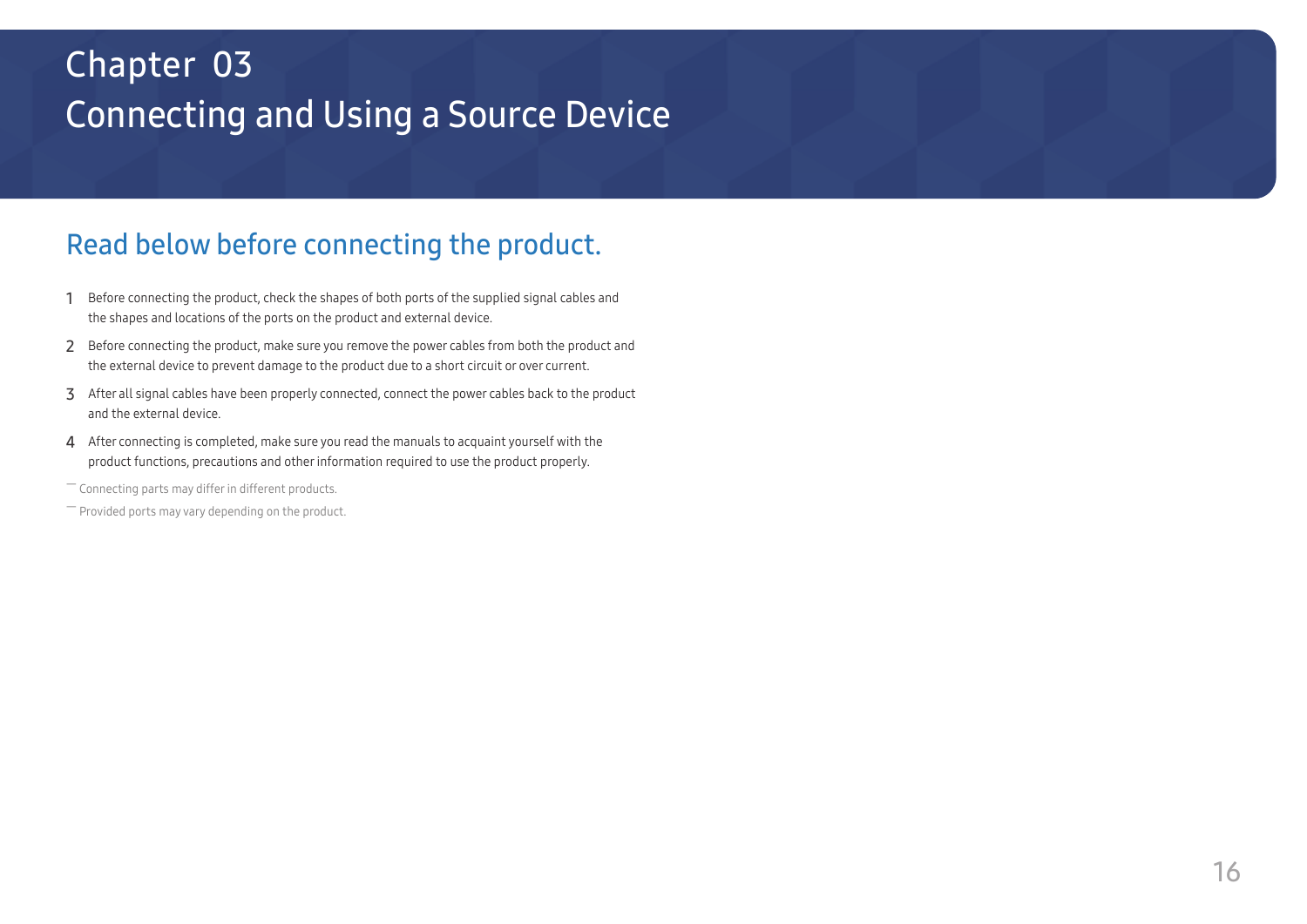# <span id="page-16-0"></span>Ports

 $-$  The functions available may vary depending on the product model. The colour and shape of parts may differ from what is shown. Specifications are subject to change without notice to improve quality. Refer to the actual product.



| Port                 | Description                                                                                          |
|----------------------|------------------------------------------------------------------------------------------------------|
| $\Omega$             | Connect to an audio output device such as headphones.                                                |
| ←← (SERVICE)<br>⊷    | Connect to a USB device.                                                                             |
| $\leftarrow$ (PC IN) | Connects to a PC using a USB cable. Compatible with a USB cable version 2.0.                         |
|                      | $^-$ This port can only connect to a PC.                                                             |
| <b>DPIN</b>          | Connects to a PC using a DP cable.                                                                   |
| HDMI IN1             | Connects to a source device using an HDMI cable or HDMI-DVI cable.                                   |
| HDMI IN 2            |                                                                                                      |
|                      | Connect the power cord for your monitor to the $\sim$ (POWER IN) port on the<br>back of the product. |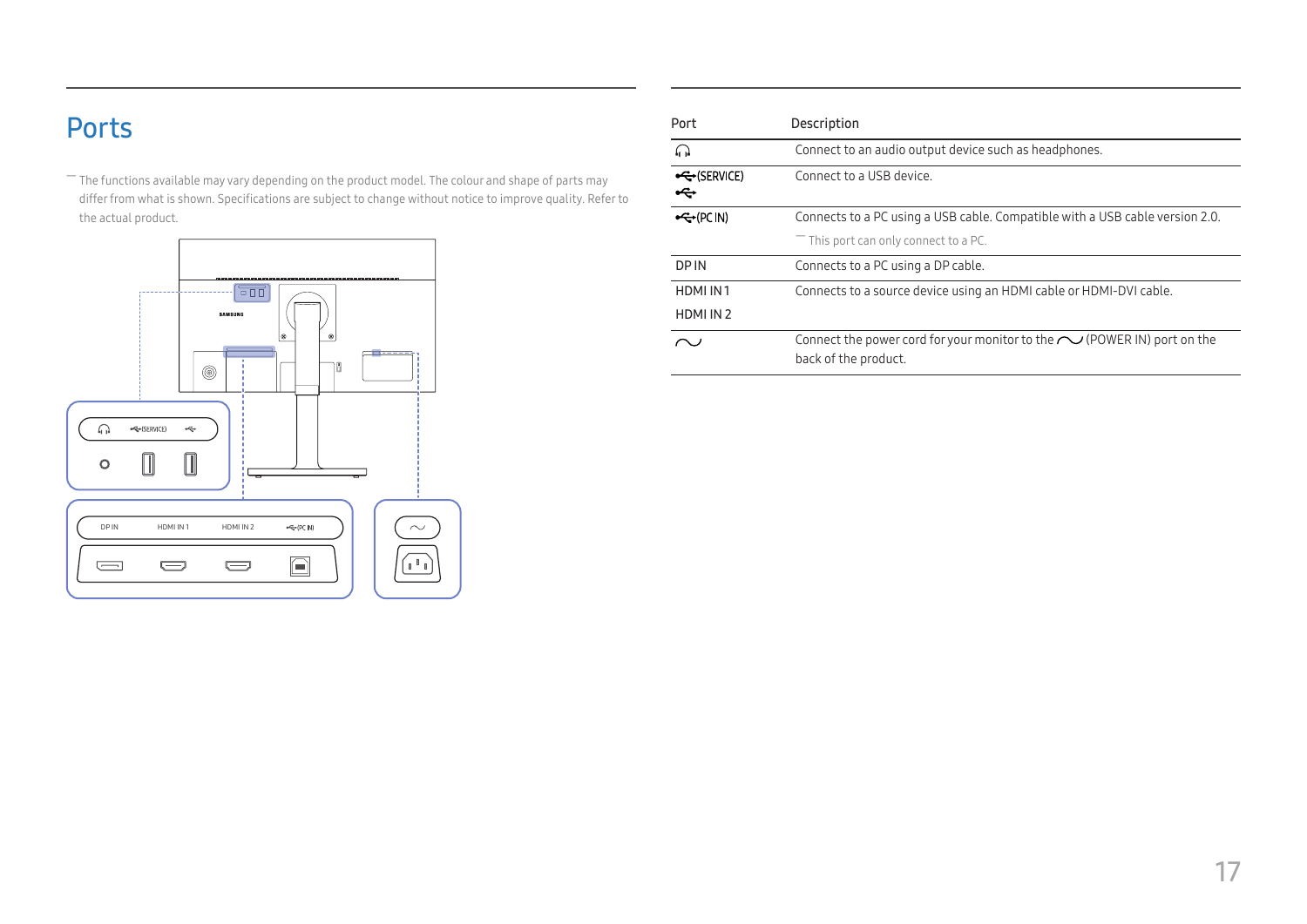# <span id="page-17-0"></span>Connecting and Using a PC

Select a connection method suitable for your PC.

## Connection Using the HDMI Cable



― When connecting an HDMI cable, use the cable that came with the components of the product. If you use an HDMI cable other than provided by Samsung, the image quality may be degraded.

### Connection Using an HDMI-DVI Cable

HDMI IN 1 HDMI IN 2

 $-$  When using HDMI-DVI cable, audio may not be supported according to source device.  $-$  The optimum resolution may not be available with an HDMI-DVI cable.

### Connection Using an DP Cable



 $-$  A DP cable shorter under 1.5 m in length is recommended. Using a cable longer than 1.5 m can affect the picture quality.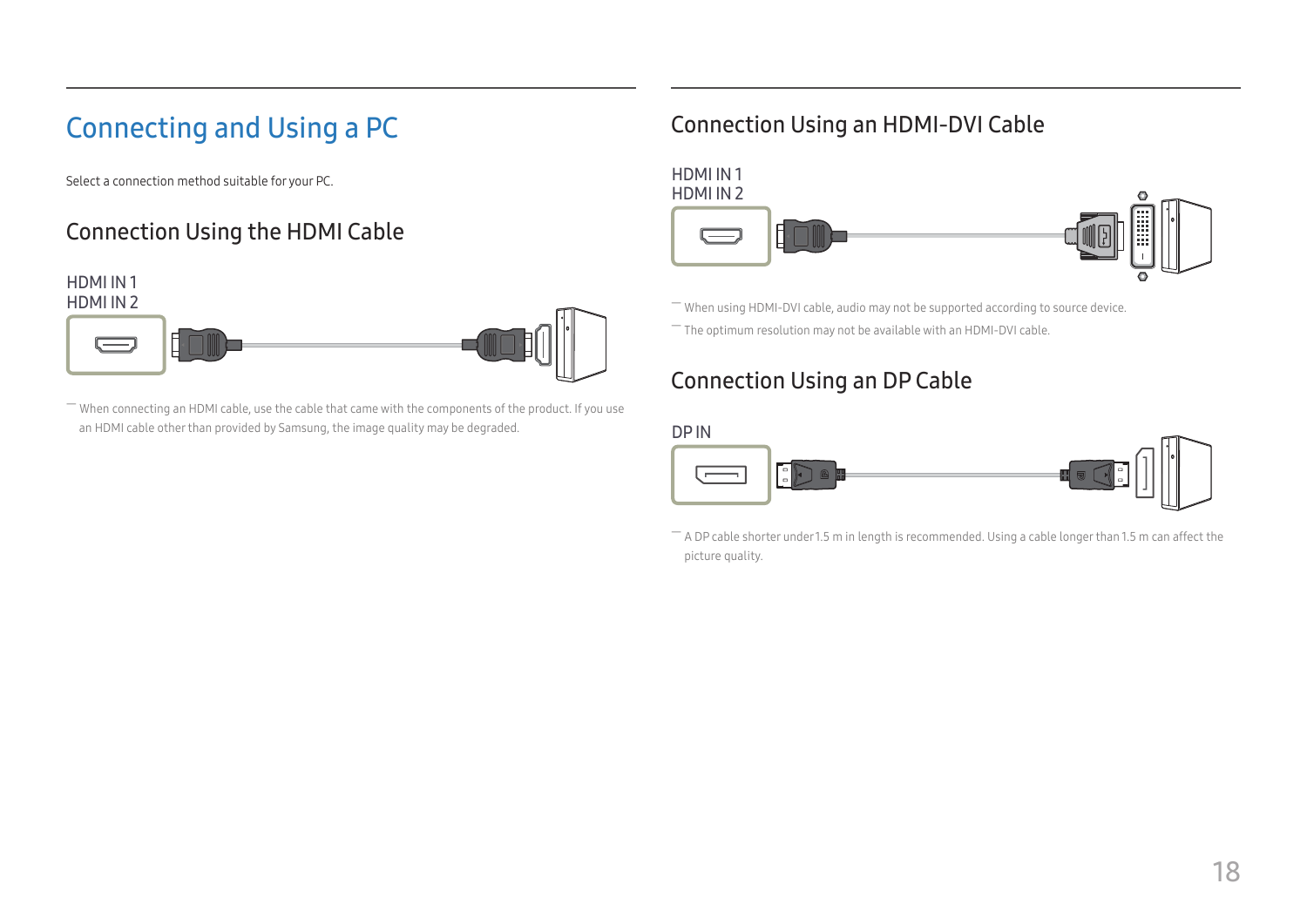### <span id="page-18-0"></span>Connecting to headphones or earphones



### Connecting the Power



To use the product, connect the power cable to a power outlet and the  $\sim$  (POWER IN) port on the product.

― The input voltage is switched automatically.

### Connecting the Product to a PC as a USB HUB

Using the product as a hub, connect and use various source devices with the product at a time.



- To detect and start a USB device faster, connect the USB device to the  $\leftrightarrow$  port on the product. The read/ write rate will be affected by the USB device and your PC.
- ― For USB-related problems caused by OS, drive programmes or software, please contact relevant suppliers.
- ― With the launch of various USB devices on the market, we cannot guarantee that our products are matched with all USB devices.
- ― For an external mass-storage HDD requiring external power supply, be sure to connect it to a power source.
- $-$  The company is not liable for problems or damages to an external device caused by using an unauthorised cable for the connection.
- $-$  Some products do not follow the USB standard, and it may cause a malfunction of the device.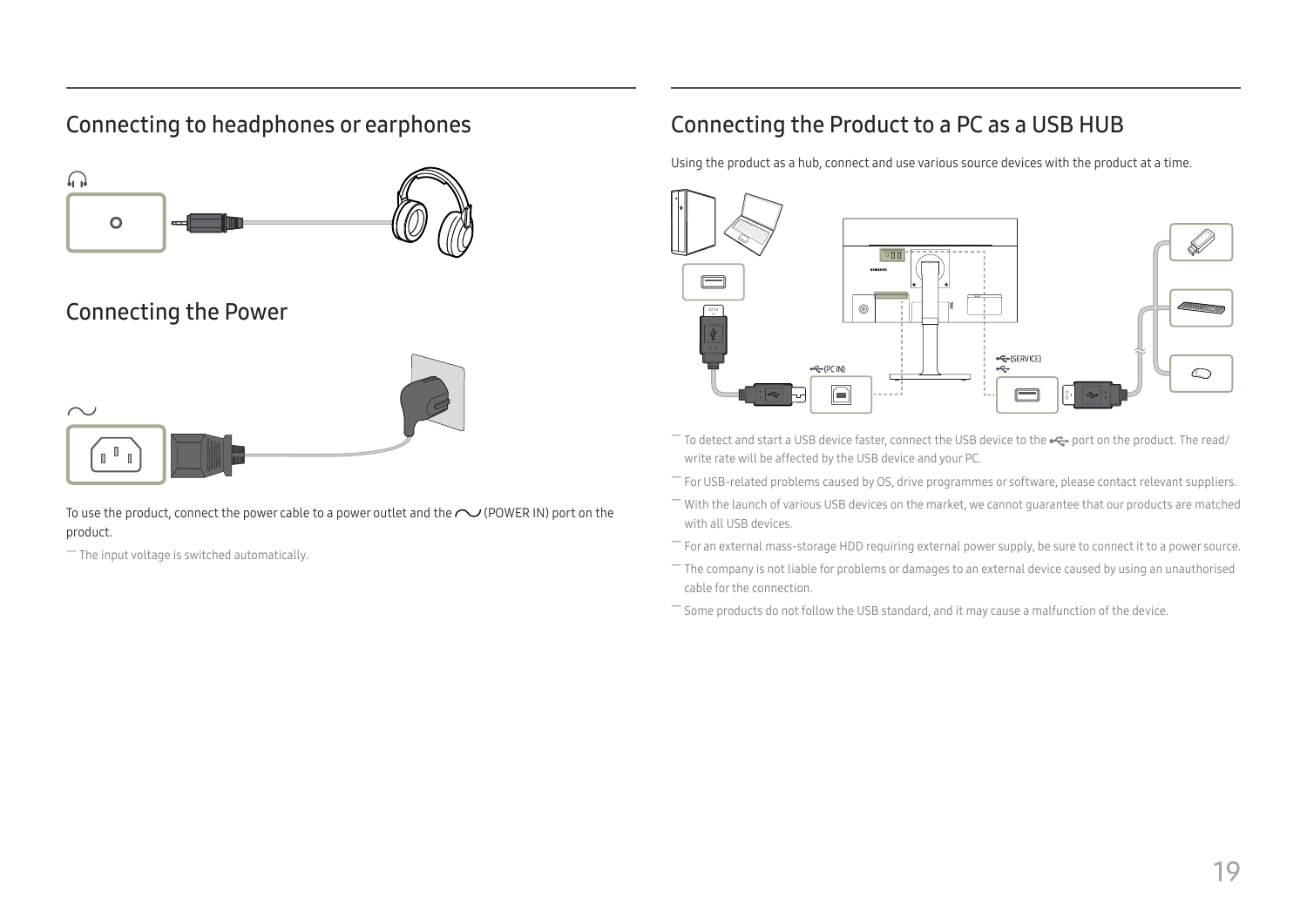# <span id="page-19-0"></span>Tidying Up the Connected Cables





Put both cables in the cable holder on the stand (HOLDER-STAND CABLE) to organise the cables, as shown in the figure.



Tilt the display, as shown in the figure. The state the product to the highest vertical position. Connect the corresponding cables.



Rotate the product to the horizontal position. Assembly is complete.



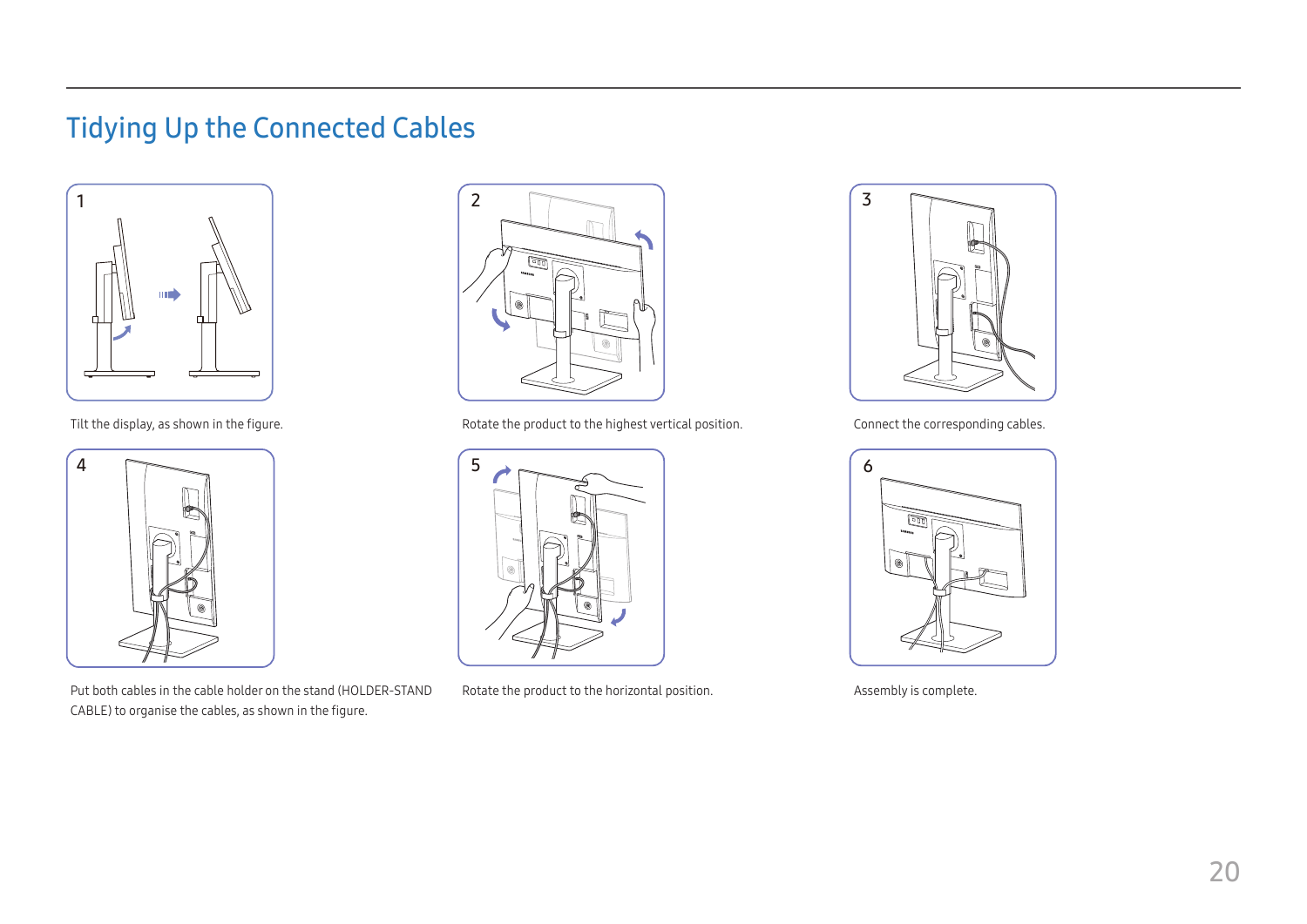# <span id="page-20-0"></span>Setting Optimum Resolution

An information message about setting optimum resolution will appear if you power on the product for the first time after purchase.

Select a language on information message and change the resolution on your PC to the optimum setting.

 $-$  If the optimum resolution is not selected, the message will appear up to three times for a specified time even when the product is turned off and on again.

― If you want to set the optimum resolution for your computer. Please refer to (Q&A) → "[How can I change the](#page-32-1)  [resolution?](#page-32-1)"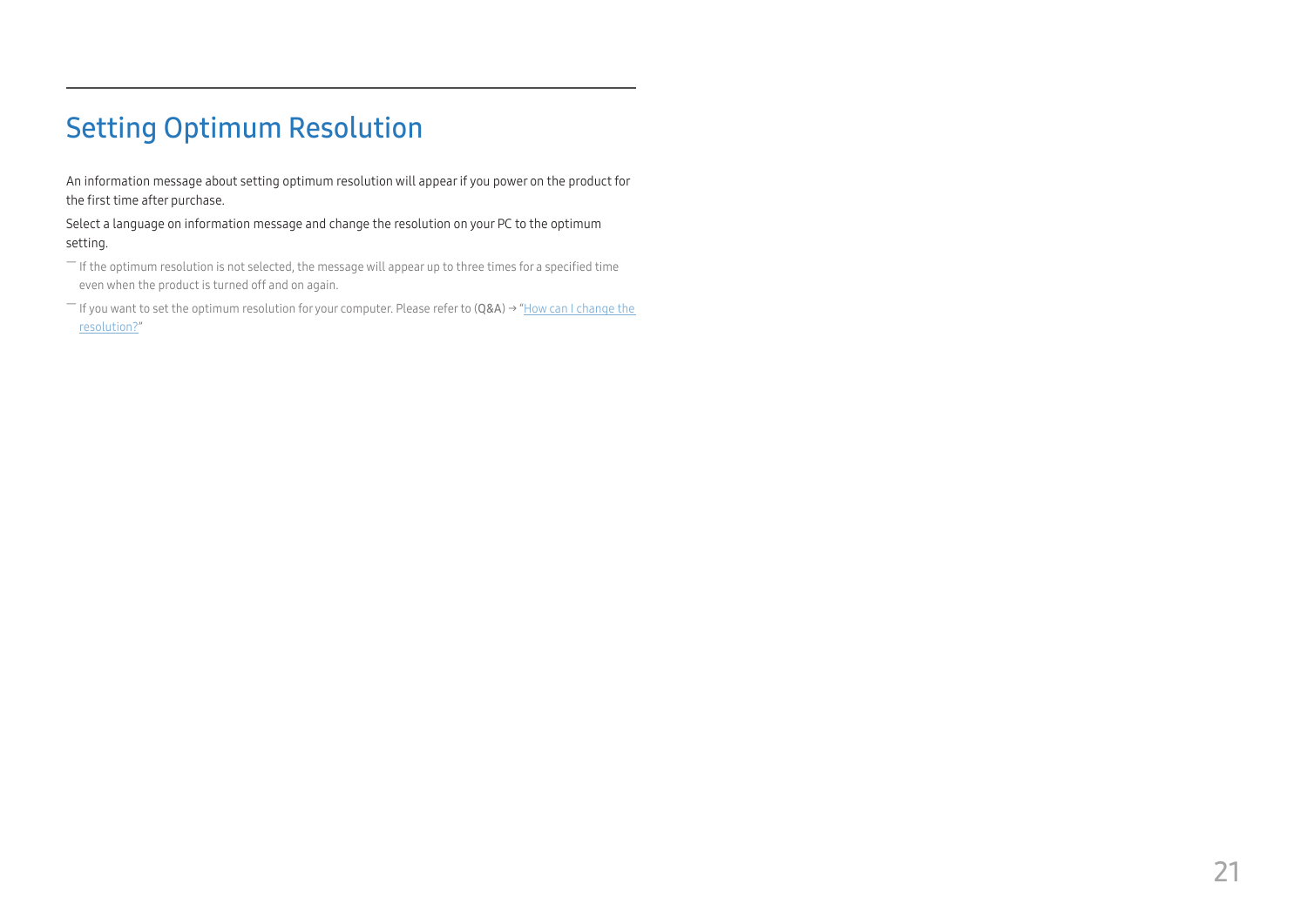# <span id="page-21-0"></span>Menu Function Key Guide →  $\Box$ Chapter 04

― The functions available may vary depending on the product model. The colour and shape of parts may differ from what is shown. Specifications are subject to change without notice to improve quality.

## Picture

| 2nd                 | 3rd | Description                                                                                                |
|---------------------|-----|------------------------------------------------------------------------------------------------------------|
| <b>Picture Mode</b> |     | This menu provides an optimum picture quality suitable for the environment where the product will be used. |
|                     |     | This menu is not available when <b>Eco Saving Plus</b> is enabled.                                         |
|                     |     | This menu is not available when Game Mode is enabled.                                                      |
|                     |     | This menu is not available when <b>Eye Saver Mode</b> is enabled.                                          |
|                     |     | In PC mode                                                                                                 |
|                     |     | <b>Custom:</b> Customise the contrast and brightness as required.                                          |
|                     |     | Standard: Obtain a picture quality suitable for editing documents or using Internet.                       |
|                     |     | Cinema: Obtain the brightness and sharpness of monitors suitable for enjoying video and DVD content.       |
|                     |     | Dynamic Contrast: Obtain balanced brightness through automatic contrast adjustment.                        |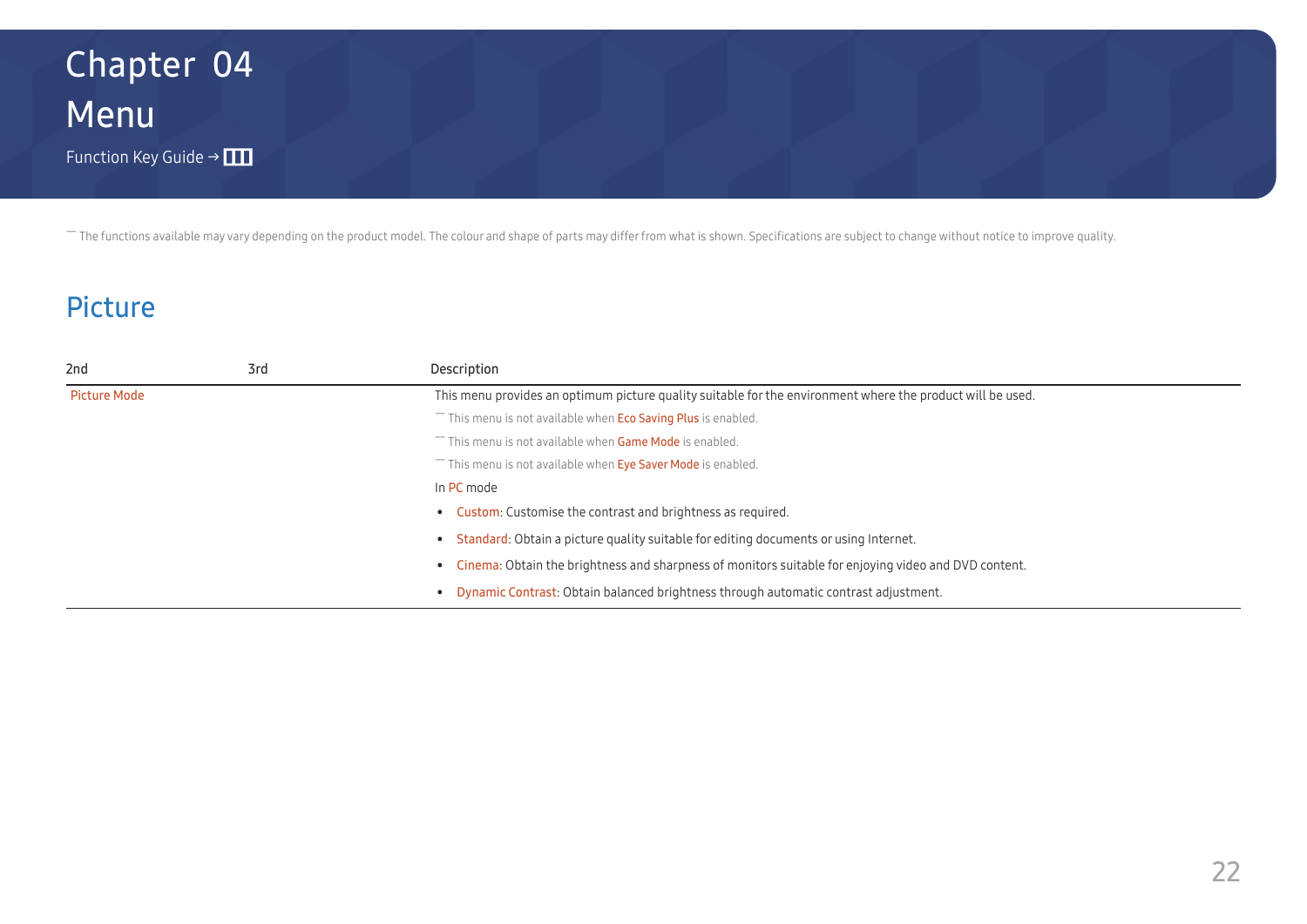| 2nd               | 3rd | Description                                                                                                                                                                                                                                                                                                                                                       |  |  |  |  |
|-------------------|-----|-------------------------------------------------------------------------------------------------------------------------------------------------------------------------------------------------------------------------------------------------------------------------------------------------------------------------------------------------------------------|--|--|--|--|
|                   |     | In AV mode                                                                                                                                                                                                                                                                                                                                                        |  |  |  |  |
|                   |     | When the external input is connected through HDMI, DP and PC/AV Mode is set to AV, Picture Mode has four automatic picture settings (Dynamic,<br>Standard, Movie and Custom) that are preset at the factory. You can activate either Dynamic, Standard, Movie or Custom. You can select Custom<br>which automatically recalls your personalised picture settings. |  |  |  |  |
|                   |     | • Dynamic: Select this mode to view a sharper image than in Standard mode.                                                                                                                                                                                                                                                                                        |  |  |  |  |
|                   |     | <b>Standard:</b> Select this mode when the surroundings are bright.                                                                                                                                                                                                                                                                                               |  |  |  |  |
|                   |     | Movie: Select this mode when the surroundings are dark. This will save power and reduce eye fatigue.                                                                                                                                                                                                                                                              |  |  |  |  |
|                   |     | Custom: Select this mode when you want to adjust the image according to your preferences.                                                                                                                                                                                                                                                                         |  |  |  |  |
|                   |     | The input source is 480p, 576p, 720p or 1080p and product can display normally (Not every model can support all of these signals.).                                                                                                                                                                                                                               |  |  |  |  |
| <b>Brightness</b> |     | You can adjust the general brightness of the picture. (Range: 0~100)                                                                                                                                                                                                                                                                                              |  |  |  |  |
|                   |     | A higher value will make the picture appear brighter.                                                                                                                                                                                                                                                                                                             |  |  |  |  |
|                   |     | $^-$ This menu is not available when <b>Picture Mode</b> is set to <b>Dynamic Contrast</b> mode.                                                                                                                                                                                                                                                                  |  |  |  |  |
|                   |     | This menu is not available when Eco Saving Plus is enabled.                                                                                                                                                                                                                                                                                                       |  |  |  |  |
|                   |     | This menu is not available when Eye Saver Mode is enabled.                                                                                                                                                                                                                                                                                                        |  |  |  |  |
| Contrast          |     | Adjust the contrast between the objects and background. (Range: 0~100)                                                                                                                                                                                                                                                                                            |  |  |  |  |
|                   |     | A higher value will increase the contrast to make the object appear clearer.                                                                                                                                                                                                                                                                                      |  |  |  |  |
|                   |     | This option is not available when Picture Mode is in Cinema or Dynamic Contrast mode.                                                                                                                                                                                                                                                                             |  |  |  |  |
|                   |     | This menu is not available when Game Mode is enabled.                                                                                                                                                                                                                                                                                                             |  |  |  |  |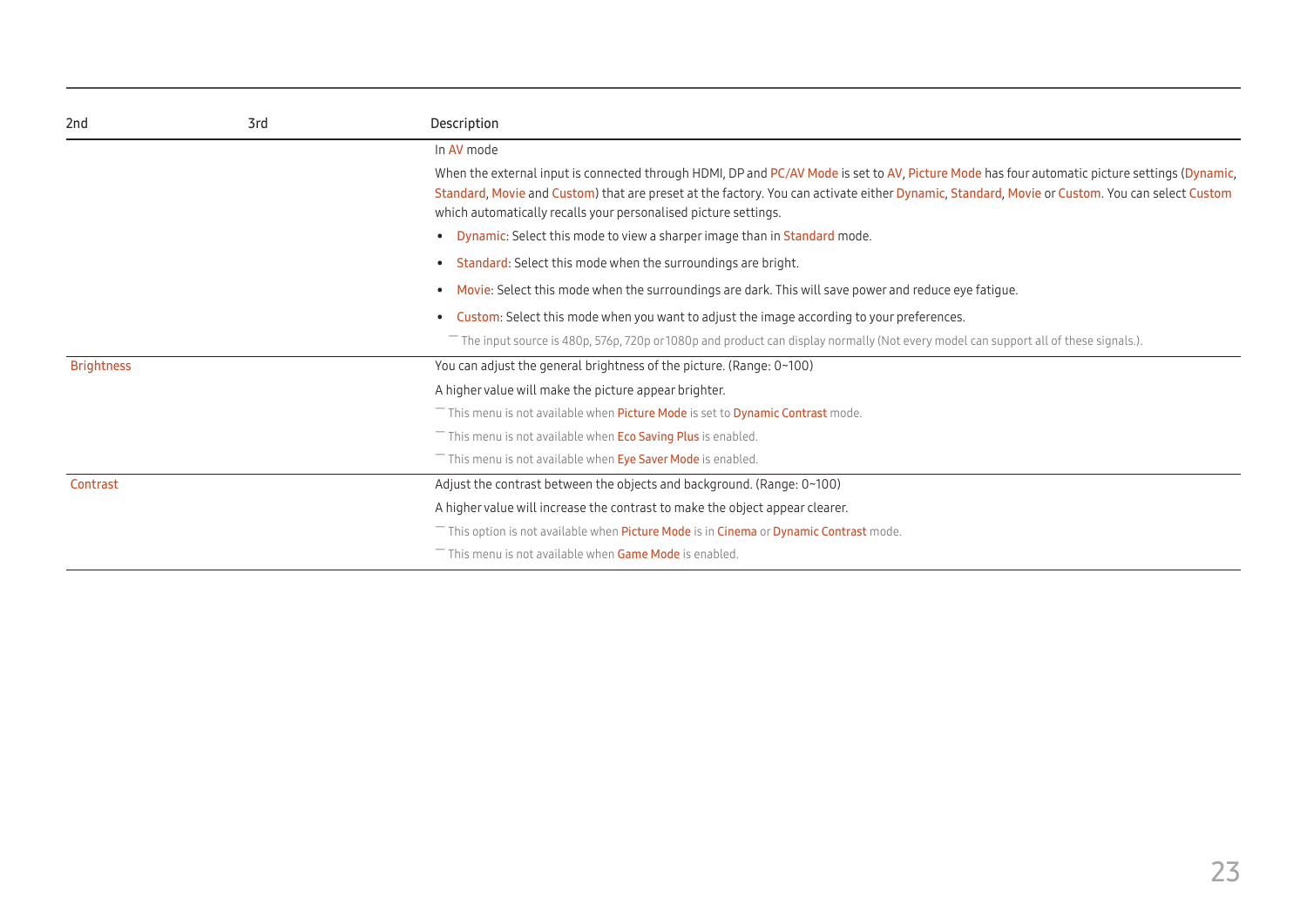| 2nd                   | 3rd | Description                                                                                                                                                                                                 |
|-----------------------|-----|-------------------------------------------------------------------------------------------------------------------------------------------------------------------------------------------------------------|
| <b>Sharpness</b>      |     | Make the outline of objects more clear or blurry. (Range: 0~100)                                                                                                                                            |
|                       |     | A higher value will make the outline of objects clearer.                                                                                                                                                    |
|                       |     | This option is not available when Picture Mode is in Cinema or Dynamic Contrast mode.                                                                                                                       |
|                       |     | This menu is not available when Game Mode is enabled.                                                                                                                                                       |
| Color                 |     | Adjust the tint of the screen.                                                                                                                                                                              |
|                       |     | • Color Tone: Select a colour tone that best suits your viewing needs.                                                                                                                                      |
|                       |     | Red: Adjust the red saturation level. Values closer to 100 mean greater intensity for the colour.<br>$\bullet$                                                                                              |
|                       |     | • Green: Adjust the green saturation level. Values closer to 100 mean greater intensity for the colour.                                                                                                     |
|                       |     | Blue: Adjust the blue saturation level. Values closer to 100 mean greater intensity for the colour.                                                                                                         |
|                       |     | • Gamma: Adjust the middle level of luminance.                                                                                                                                                              |
|                       |     | This menu is not available when Picture Mode is set to Cinema or Dynamic Contrast mode.                                                                                                                     |
|                       |     | This menu is not available when Game Mode is enabled.                                                                                                                                                       |
|                       |     | This menu is not available when Eye Saver Mode is enabled.                                                                                                                                                  |
| <b>Black Level</b>    |     | If a DVD player or set-top box etc is connected to the product via HDMI, image quality degradation (contrast/colour degradation, black level, etc.)<br>may occur, depending on the connected source device. |
|                       |     | In such case, <b>Black Level</b> can be used to adjust the image quality.                                                                                                                                   |
|                       |     | • Normal / Low                                                                                                                                                                                              |
|                       |     | This function is only available in <b>HDMI1, HDMI2</b> mode.                                                                                                                                                |
|                       |     | <b>Black Level</b> may not be compatible with some source devices.                                                                                                                                          |
|                       |     | The Black Level feature is only activated at a certain AV resolution, such as 480p @ 60 Hz, 576p @ 50 Hz, 720p @ 60 Hz and 1080p @ 60 Hz.                                                                   |
| <b>Eye Saver Mode</b> |     | Set to an optimum picture quality suitable for eye relaxation.                                                                                                                                              |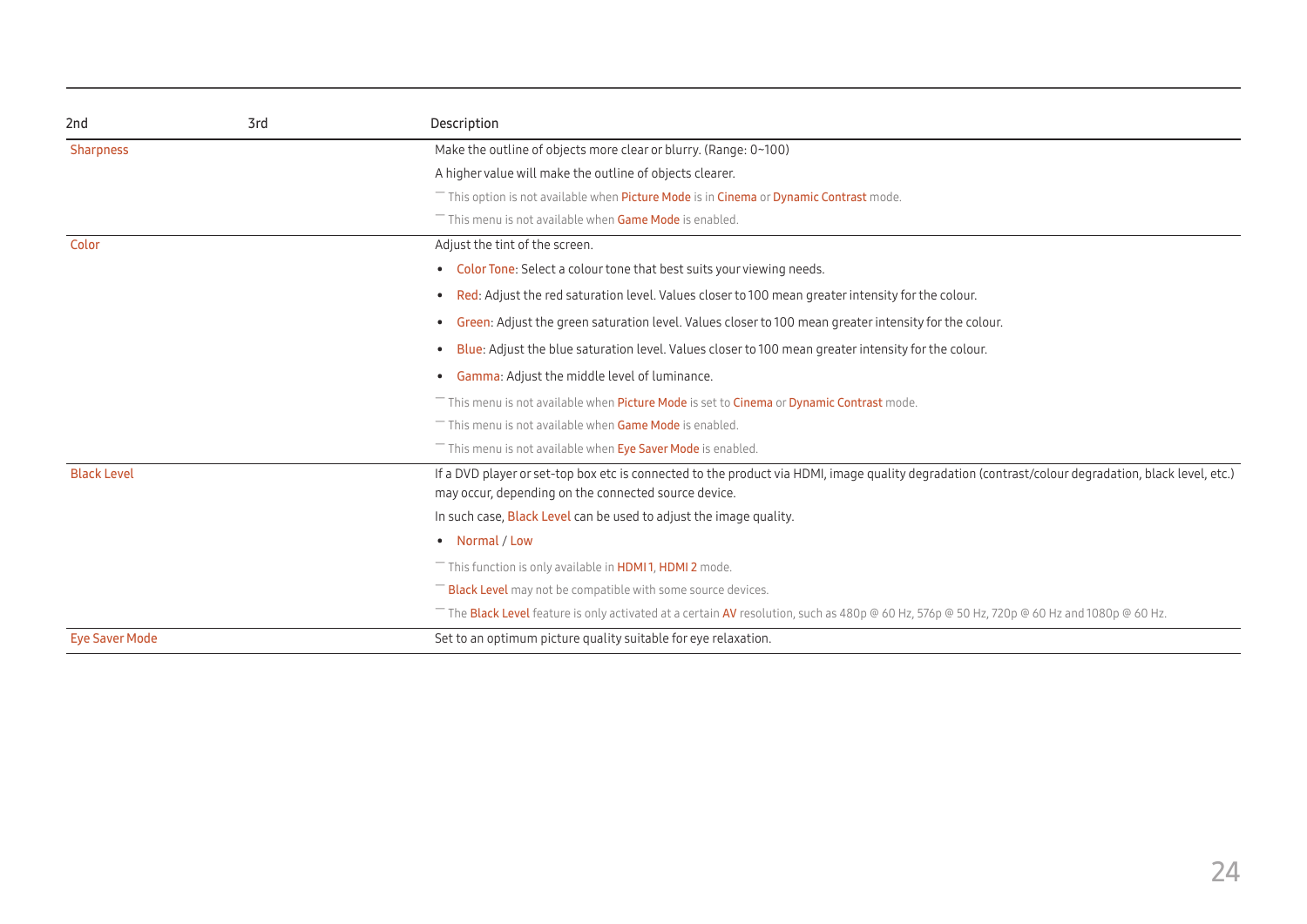| 2nd                      | 3rd | Description                                                                                                                                                                               |  |  |
|--------------------------|-----|-------------------------------------------------------------------------------------------------------------------------------------------------------------------------------------------|--|--|
| <b>Game Mode</b>         |     | Configure the product screen settings for game mode.                                                                                                                                      |  |  |
|                          |     | Use this feature when playing games on a PC or when a game console such as PlayStation™ or Xbox™ is connected.                                                                            |  |  |
|                          |     | <sup>-</sup> This menu is not available when Eye Saver Mode is enabled.                                                                                                                   |  |  |
|                          |     | This menu is not available when <b>Eco Saving Plus</b> is enabled.                                                                                                                        |  |  |
|                          |     | - When the product turns off, enters power-saving mode or changes input sources, Game Mode turns Off even if it is set to On.                                                             |  |  |
|                          |     | <sup>-</sup> If you want to keep Game Mode enabled all the time, select Always On.                                                                                                        |  |  |
| <b>Response Time</b>     |     | Accelerate the panel response rate to make video appear more vivid and natural.                                                                                                           |  |  |
|                          |     | Use Standard mode when not playing a video or game.                                                                                                                                       |  |  |
|                          |     | This option is not available when FreeSync is in On mode.                                                                                                                                 |  |  |
| <b>Screen Ratio</b>      |     | Change the picture size.                                                                                                                                                                  |  |  |
|                          |     | This option is not available when FreeSync is in On mode.                                                                                                                                 |  |  |
|                          |     | In PC mode                                                                                                                                                                                |  |  |
|                          |     | • Auto / Wide                                                                                                                                                                             |  |  |
|                          |     | In AV mode                                                                                                                                                                                |  |  |
|                          |     | • 4:3 / 16:9 / Screen Fit                                                                                                                                                                 |  |  |
|                          |     | $-$ The function may not be supported depending on the ports provided with the product.                                                                                                   |  |  |
|                          |     | Changing the <b>Screen Ratio</b> is available when the following conditions are satisfied.                                                                                                |  |  |
|                          |     | The input source is 480p, 576p, 720p or 1080p and product can display normally (Not every model can support all of these signals.).                                                       |  |  |
|                          |     | This can only be set when the external input is connected through HDMI, DP and PC/AV Mode is set to AV.                                                                                   |  |  |
| <b>Screen Adjustment</b> |     | Adjust the position of the screen or increase the picture quality.                                                                                                                        |  |  |
|                          |     | • H-Position: Move the screen to the left or right.                                                                                                                                       |  |  |
|                          |     | • V-Position: Move the screen up or down.                                                                                                                                                 |  |  |
|                          |     | Connection Using the HDMI, DP Cable                                                                                                                                                       |  |  |
|                          |     | This menu is only available when Screen Ratio is set to Screen Fit in AV Mode.                                                                                                            |  |  |
|                          |     | When a 480p, 576p, 720p or 1080p signal is input in AV mode and the product can display normally, select Screen Fit to adjust horizontal position<br>and vertical position in 0-6 levels. |  |  |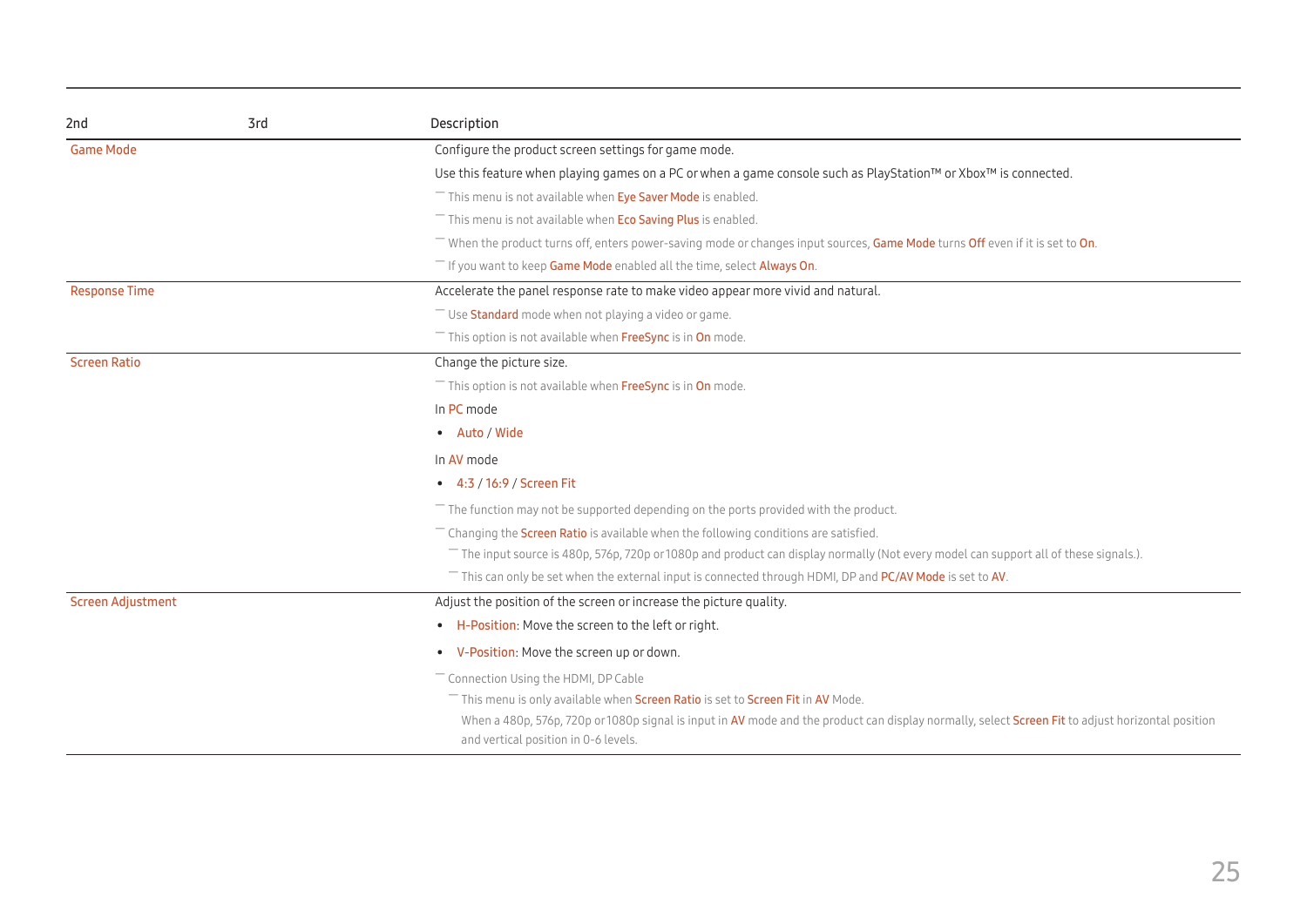# <span id="page-25-0"></span>OnScreen Display

| 2 <sub>nd</sub> | 3rd | Description                                                                             |
|-----------------|-----|-----------------------------------------------------------------------------------------|
| Transparency    |     | Set the transparency for the menu windows.                                              |
| Position        |     | • H-Position: Move the menu position to the left or right.                              |
|                 |     | • V-Position: Move the menu position up or down.                                        |
| Language        |     | Set the menu language.                                                                  |
|                 |     | $-$ A change to the language setting will only be applied to the onscreen menu display. |
| Display Time    |     | Set how long the menu window will remain on screen for when it is not in use.           |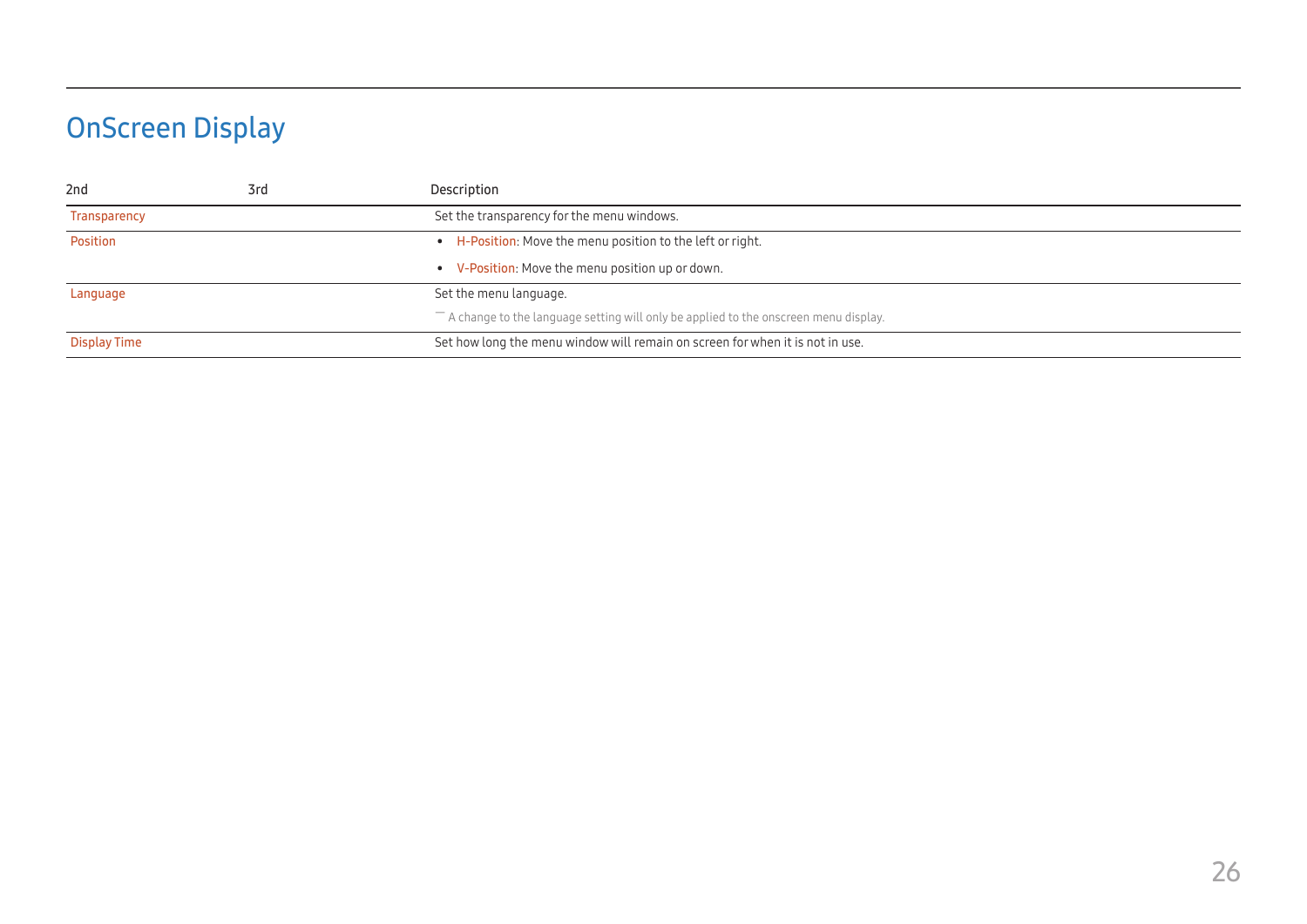# <span id="page-26-0"></span>System

| 2 <sub>nd</sub>                             | 3rd | Description                                                                                                                                                                                          |  |  |
|---------------------------------------------|-----|------------------------------------------------------------------------------------------------------------------------------------------------------------------------------------------------------|--|--|
| FreeSync                                    |     | FreeSync technology is solution that eliminates screen tearing without all the usual lag and latency. FreeSync can be operated when you use<br>AMD's graphic card with supporting FreeSync solution. |  |  |
|                                             |     | For more information, see FreeSync page.                                                                                                                                                             |  |  |
| Volume<br>Change the <b>Volume</b> setting. |     |                                                                                                                                                                                                      |  |  |
| <b>Eco Saving Plus</b>                      |     | Reduce energy consumption compared to consumption at the maximum brightness level.                                                                                                                   |  |  |
|                                             |     | <b>Off:</b> Deactivate the <b>Eco Saving Plus</b> function.                                                                                                                                          |  |  |
|                                             |     | Auto: The power consumption will automatically be reduced by about 10% over the current setting.                                                                                                     |  |  |
|                                             |     | (The reduction of power consumption depends on the customer screen brightness condition.)                                                                                                            |  |  |
|                                             |     | Low: Saves up to 25 % energy compared to the maximum brightness.                                                                                                                                     |  |  |
|                                             |     | <b>High:</b> Saves up to 50 % energy compared to the maximum brightness.                                                                                                                             |  |  |
|                                             |     | This option is not available when Picture Mode is in Dynamic Contrast mode.                                                                                                                          |  |  |
|                                             |     | This menu is not available when Game Mode is enabled.                                                                                                                                                |  |  |
|                                             |     | This menu is not available when Eye Saver Mode is enabled.                                                                                                                                           |  |  |
| <b>Dynamic Brightness</b>                   |     | Automatically adjust the Brightness to provide the best possible screen contrast under the current conditions.                                                                                       |  |  |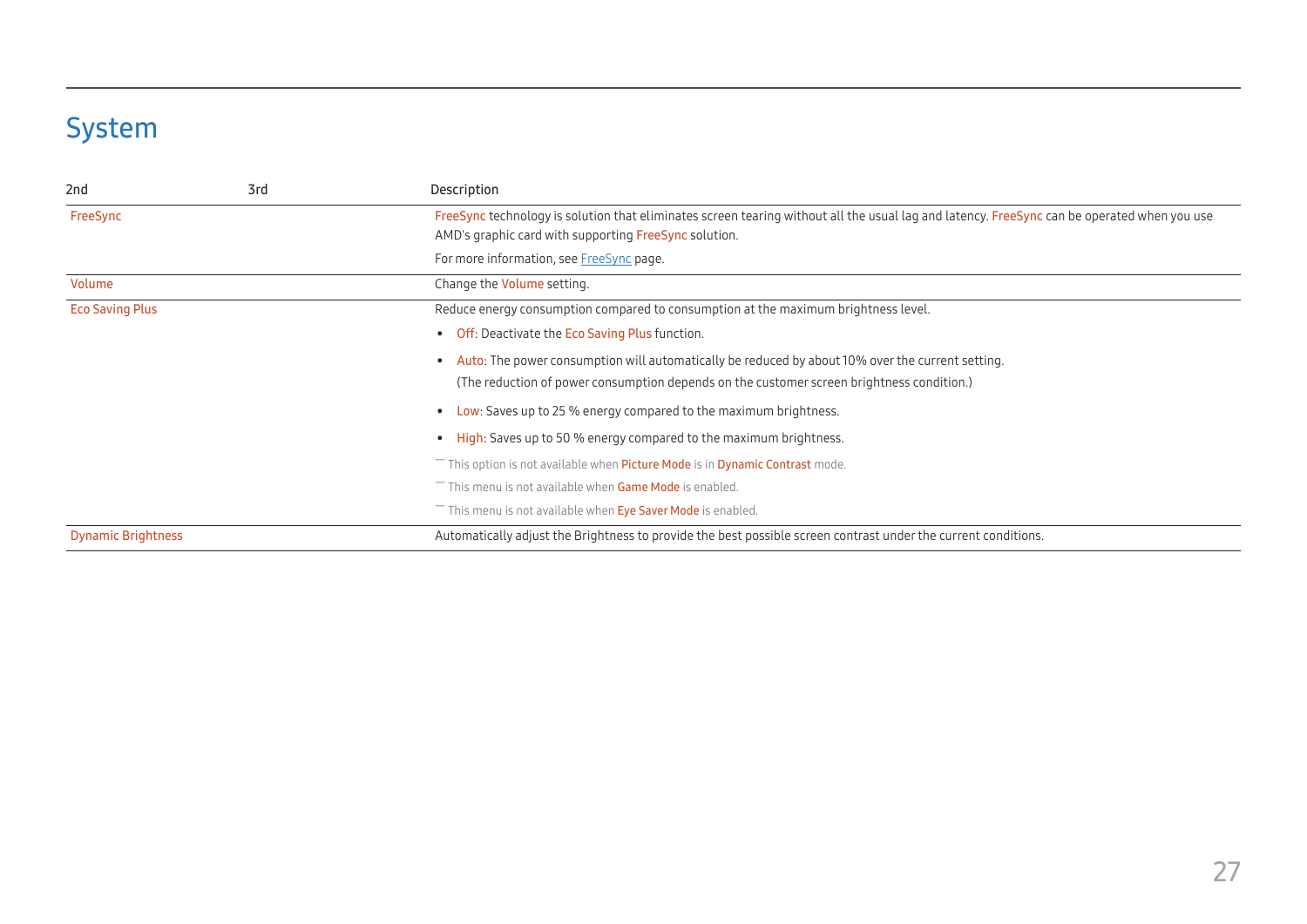| 2nd<br>3rd                |                  | Description                                                                                                                                                                                                                                                                                                         |  |  |  |
|---------------------------|------------------|---------------------------------------------------------------------------------------------------------------------------------------------------------------------------------------------------------------------------------------------------------------------------------------------------------------------|--|--|--|
| <b>Off Timer Plus</b>     | <b>Off Timer</b> | • Off Timer: Turn on Off Timer mode.                                                                                                                                                                                                                                                                                |  |  |  |
|                           |                  | • Turn Off After: The off timer can be set within a range of 1 to 23 hours. The product will automatically power off after the specified number of<br>hours.                                                                                                                                                        |  |  |  |
|                           |                  | - This option is only available when Off Timer is set to On.                                                                                                                                                                                                                                                        |  |  |  |
|                           |                  | For products for the market in some regions, the <b>Off Timer</b> is set to automatically activate 4 hours after the product powers on. This is done in<br>accordance with power supply regulations. If you do not want the timer to activate, go to <b>III</b> → System → Off Timer Plus and set Off Timer to Off. |  |  |  |
|                           | <b>Eco Timer</b> | • Eco Timer: Turn on Eco Timer mode.                                                                                                                                                                                                                                                                                |  |  |  |
|                           |                  | • Eco Off After: The Eco Timer can be set between 10 and 180 minutes. The product will automatically power off after the specified time has<br>elapsed.                                                                                                                                                             |  |  |  |
|                           |                  | $-$ This option is only available when Eco Timer is set to On.                                                                                                                                                                                                                                                      |  |  |  |
| <b>PC/AV Mode</b>         |                  | Set PC/AV Mode to AV. The picture size will be enlarged.                                                                                                                                                                                                                                                            |  |  |  |
|                           |                  | This option is useful when you view a movie.                                                                                                                                                                                                                                                                        |  |  |  |
|                           |                  | $^-$ Products with a display area of 16:9 or 16:10 are only supported.                                                                                                                                                                                                                                              |  |  |  |
| DisplayPort Ver.          |                  | Select the DisplayPort version to use.                                                                                                                                                                                                                                                                              |  |  |  |
|                           |                  | Incorrect settings may cause the screen to go blank. If this occurs, check the device specifications.                                                                                                                                                                                                               |  |  |  |
| <b>Auto Source Switch</b> |                  | When there is no signal, the display automatically switches to the newly connected device.                                                                                                                                                                                                                          |  |  |  |
|                           |                  | This function may not be supported depending on the model or geographical area.                                                                                                                                                                                                                                     |  |  |  |
| <b>Key Repeat Time</b>    |                  | Control the response rate of a button when the button is pressed.                                                                                                                                                                                                                                                   |  |  |  |
|                           |                  | Acceleration, 1 sec or 2 sec can be selected. If No Repeat is selected, a command responds only once when a button is pressed.                                                                                                                                                                                      |  |  |  |
| Power LED On              |                  | Configure the settings to enable or disable the power LED located at the lower part of the product.                                                                                                                                                                                                                 |  |  |  |
|                           |                  | • Working: The power LED is on when the product is turned on.                                                                                                                                                                                                                                                       |  |  |  |
|                           |                  | • Stand-by: The power LED is on when the product is turned off.                                                                                                                                                                                                                                                     |  |  |  |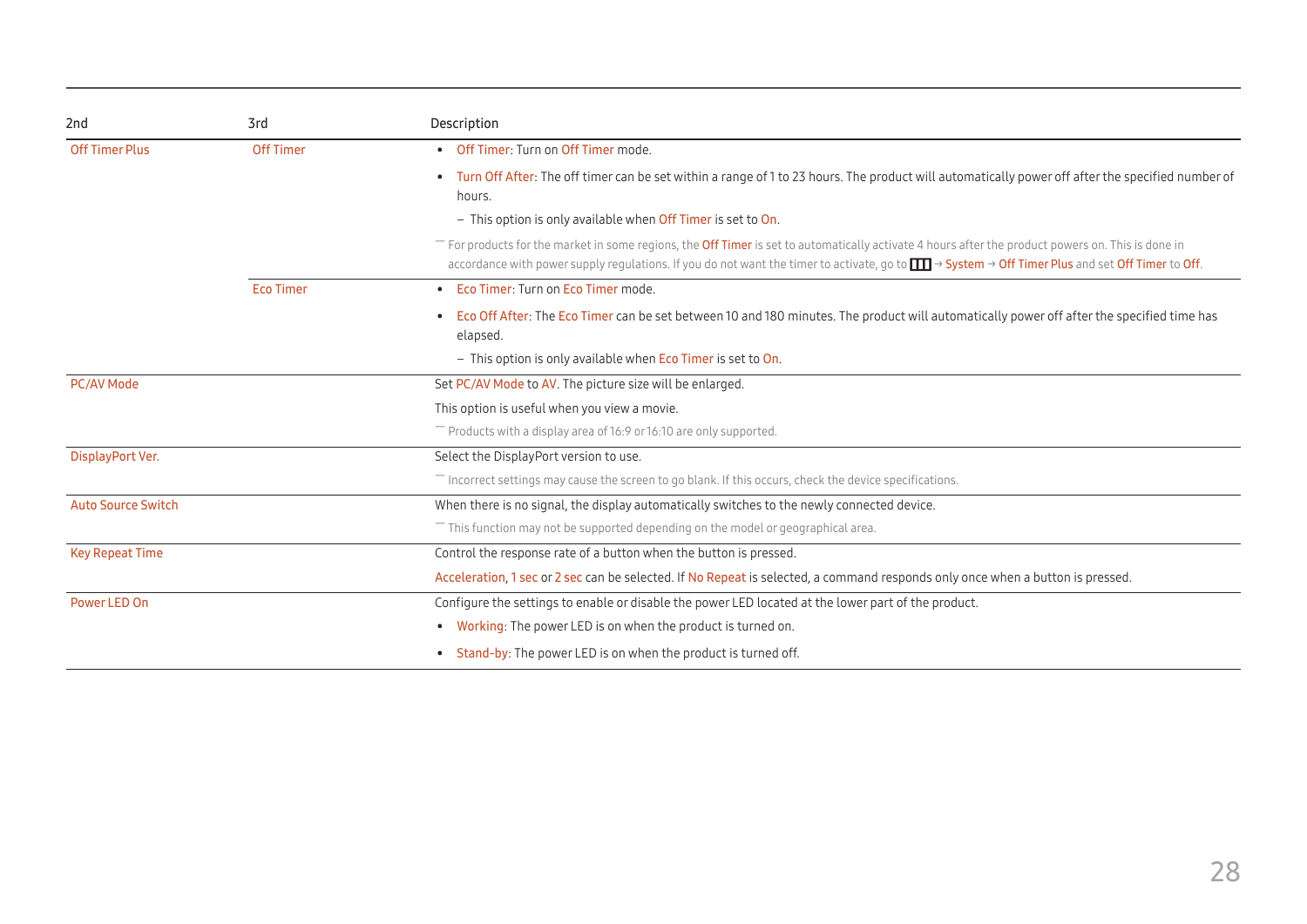# <span id="page-28-0"></span>Support

<span id="page-28-1"></span>

| 2 <sub>nd</sub>                                                                                       | 3rd | Description                                                                                                                                                                                                          |  |  |
|-------------------------------------------------------------------------------------------------------|-----|----------------------------------------------------------------------------------------------------------------------------------------------------------------------------------------------------------------------|--|--|
| <b>Self Diagnosis</b><br>Perform this test when you experience a problem with your monitor's picture. |     |                                                                                                                                                                                                                      |  |  |
|                                                                                                       |     | Never turn off the power nor change the input source during self diagnosis. If possible, try not to interrupt testing.                                                                                               |  |  |
| <b>Software Update</b>                                                                                |     | Update software using an update file on a USB device.                                                                                                                                                                |  |  |
|                                                                                                       |     | Save the update file (in .bin format) that you downloaded from the Samsung website (http://www.samsung.com/sec) to a USB device.                                                                                     |  |  |
|                                                                                                       |     | Connect the USB device to the G- (SERVICE) port on the monitor.                                                                                                                                                      |  |  |
|                                                                                                       |     | Select $\boxed{1}$ → Support → Software Update.                                                                                                                                                                      |  |  |
|                                                                                                       |     | 3<br>Follow the instructions on the screen to proceed with update.                                                                                                                                                   |  |  |
|                                                                                                       |     | Your product will turn itself off and on again automatically after completing update, and then turn off your product.<br>4                                                                                           |  |  |
|                                                                                                       |     | Remove the power cord from the power outlet and then reconnect the cord after turning off.<br>5.                                                                                                                     |  |  |
|                                                                                                       |     | $-$ To perform software update by using a USB device, first format the USB device to FAT32.                                                                                                                          |  |  |
|                                                                                                       |     | When updating by a USB device, be sure to use the device whose version of USB 3.0 or lower.                                                                                                                          |  |  |
|                                                                                                       |     | When performing update, make sure that only one BIN file (.bin) is saved in the root directory.                                                                                                                      |  |  |
|                                                                                                       |     | The No USB devices detected. Please check and try again. message is displayed, this is probably due to the following reasons.                                                                                        |  |  |
|                                                                                                       |     | $^-$ A USB device is not connected to the $\leftarrow\leftarrow$ (SERVICE) port.                                                                                                                                     |  |  |
|                                                                                                       |     | $-$ The files in the connected USB device are not compatible formats.                                                                                                                                                |  |  |
|                                                                                                       |     | $-$ There are no valid update files found in the connected USB device. (There are no update files saved in the memory or the file names are incorrect.)                                                              |  |  |
|                                                                                                       |     | $-$ The update will not start if the downloaded software does not match the software installed on the monitor. To check the software for consistency,                                                                |  |  |
|                                                                                                       |     | select $\boxed{\blacksquare}$ $\rightarrow$ Support $\rightarrow$ Information.                                                                                                                                       |  |  |
|                                                                                                       |     | Do not turn off the product until the update is complete. And prevent the updating from any interruption as far as possible. In general, the product<br>returns to the previous version if an update is interrupted. |  |  |
| Information                                                                                           |     | View the current software information. Refer to the actual monitor screen.                                                                                                                                           |  |  |
| <b>Reset All</b>                                                                                      |     | Return all the settings for the product to the default factory settings.                                                                                                                                             |  |  |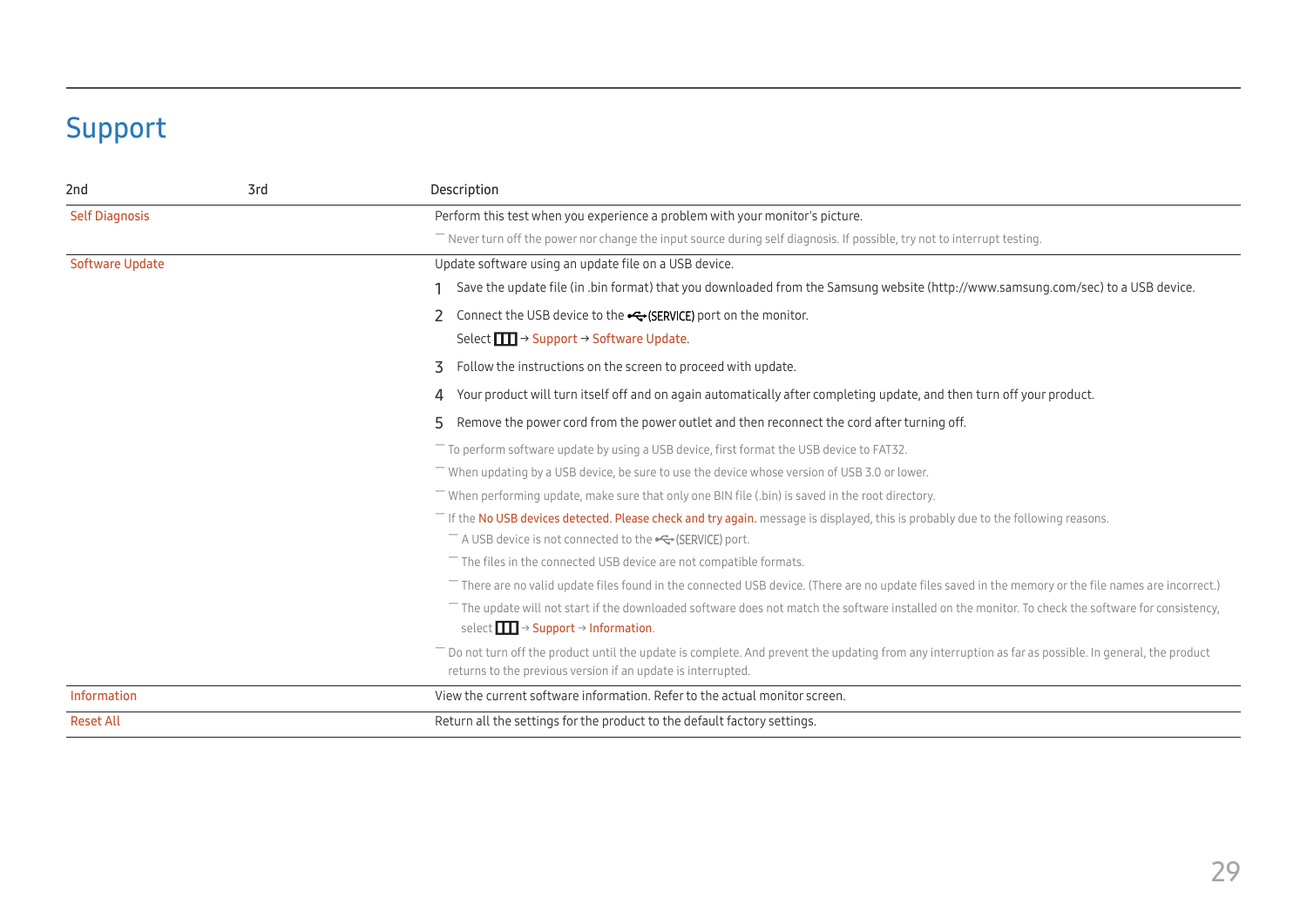# <span id="page-29-0"></span>Installing the Software Chapter 05

# Easy Setting Box



Easy Setting Box enables users to use the product by partitioning multiple sections.

To install the latest version of Easy Setting Box, download it from the Samsung website (http://www. samsung.com).

 $-$  The software may not work properly if you do not restart the PC after the installation.

 $-$  The Easy Setting Box icon may not appear depending on the PC system and the product specifications.

 $-$  If the shortcut icon does not appear, press the F5 key.

### Restrictions and Problems with the Installation

The Easy Setting Box installation may be affected by the Graphics Card, Motherboard and the Networking Environment.

### System Requirements

| OS                                   | Hardware                                                        |
|--------------------------------------|-----------------------------------------------------------------|
| Windows 7 32Bit/64Bit<br>$\bullet$   | • At least 32MB of memory                                       |
| Windows 8 32Bit/64Bit<br>٠           | At least 60MB of free space on the hard disk drive<br>$\bullet$ |
| Windows 8.1 32Bit/64Bit<br>$\bullet$ |                                                                 |
| Windows 10 32Bit/64Bit               |                                                                 |

# Driver Installation

To install the latest version of the product driver, download it from the Samsung website (http://www. samsung.com).

 $-$  You can set the optimum resolution and frequency for this product by installing the corresponding drivers.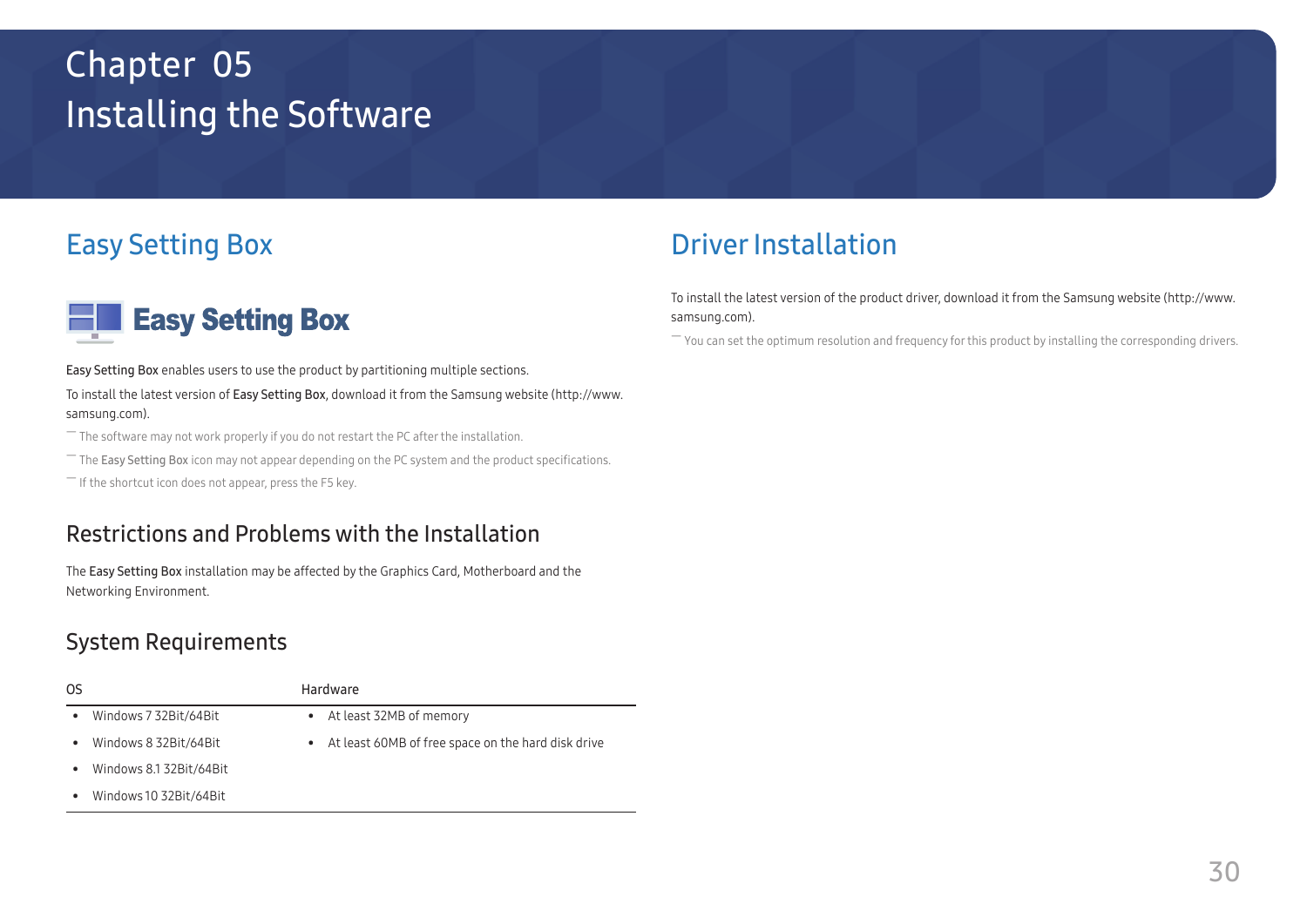# <span id="page-30-0"></span>Troubleshooting Guide Chapter 06

# Requirements Before Contacting Samsung Customer Service Centre

― Before calling Samsung Customer Service Centre, test your product as follows. If the problem persists, contact Samsung Customer Service Centre.

### Product diagnosis (Screen issue)

If a problem occurs with the product screen, run [Self Diagnosis](#page-28-1) to check that the product is working properly.

### Checking the Resolution and Frequency

If a resolution that is not supported (see the [Standard Signal Mode Table\)](#page-35-1) is selected, the Not Optimum Mode message may appear for a short time or the screen may not be displayed properly.

 $-$  The displayed resolution may vary, depending on the PC system settings and cables.

## Check the following.

### Installation issue

#### The screen keeps switching on and off.

Check the cable connection between the product and PC, and ensure the connectors are locked.

Blank spaces are found on all four sides of the screen when an HDMI or HDMI-DVI cable is connected to the product and PC.

The blank spaces found on the screen have nothing to do with the product.

Blank spaces on the screen are caused by the PC or graphics card. To resolve the problem, adjust the screen size in the HDMI or DVI settings for the graphics card.

If the graphics card settings menu does not have an option to adjust the screen size, update the graphics card driver to the latest version.

(Please contact the graphics card or PC manufacturer for further details about how to adjust the screen settings.)

### Screen issue

The power LED is off. The screen will not switch on.

Check that the power cable is connected properly.

If a problem occurs with the product screen, run [Self Diagnosis](#page-28-1) to check that the product is working properly.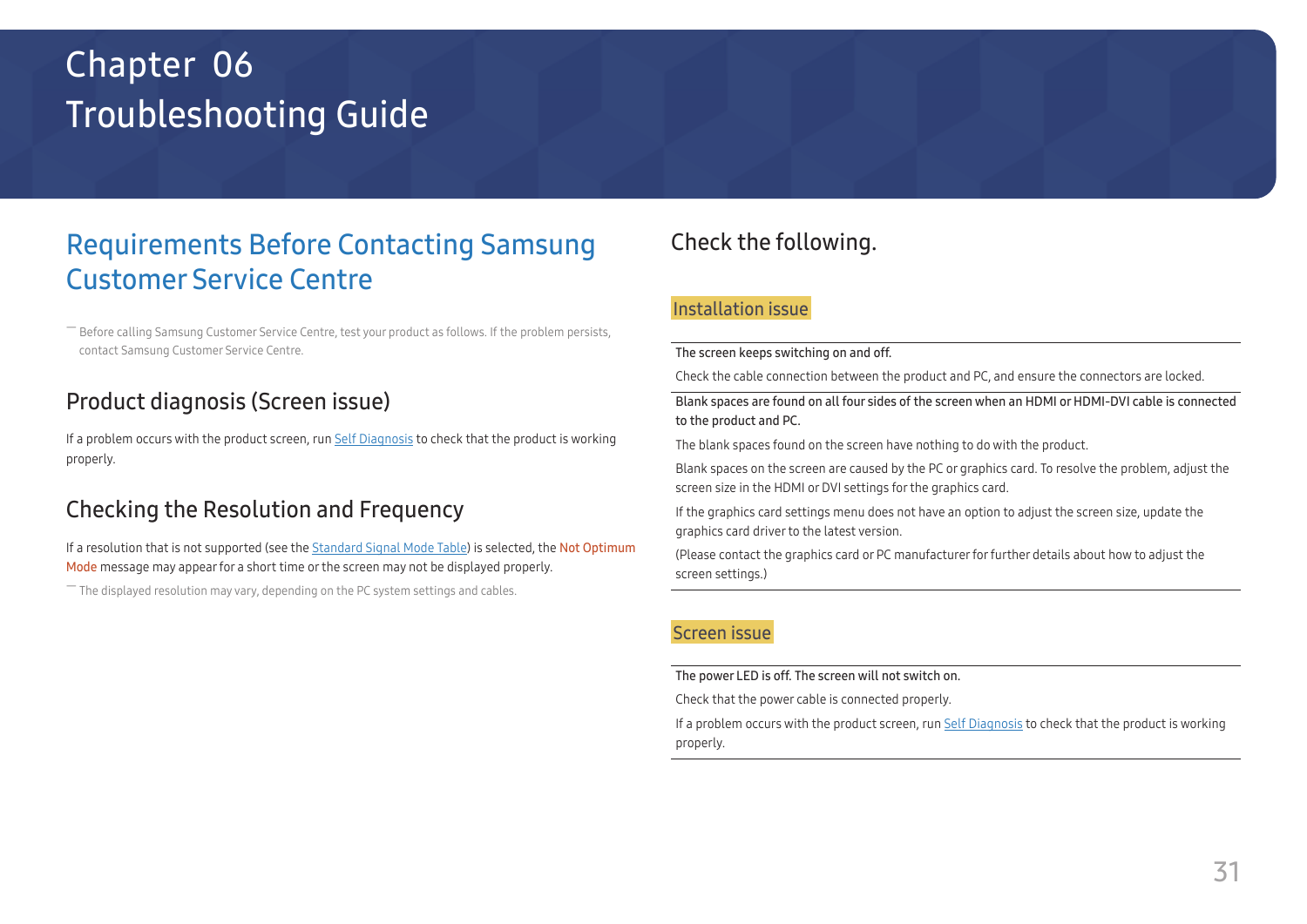The message Check the cable connection and the settings of the source device. appears.

Check that the cable is properly connected to the product.

Check that the device connected to the product is powered on.

Check the PC/AV Mode status. ( $\Box$   $\Box$   $\rightarrow$  System  $\rightarrow$  PC/AV Mode  $\rightarrow$  DisplayPort: PC or AV / HDMI 1, HDMI 2: PC or AV.)

Set the connected DisplayPort version. ( $\boxed{1}$   $\rightarrow$  System  $\rightarrow$  DisplayPort Ver.  $\rightarrow$  1.1 or 1.2↑)

#### Not Optimum Mode is displayed.

This message appears when the signal from the graphics card exceeds the maximum resolution or frequency for the product.

Change the maximum resolution and frequency to suit the product performance, referring to Standard Signal Mode Table (P.[36\)](#page-35-1).

If this message appears and the connected device does not support the FreeSync function, turn off the FreeSync on the product.

#### The images on the screen look distorted.

Check the cable connection to the product.

The screen is not clear. The screen is blurry.

Remove any accessories (video extension cable, etc.) and try again.

Set the resolution and frequency to the recommended level.

The screen appears unstable and shaky. There are shadows or ghost images left on the screen.

Check that the resolution and frequency for the PC are within the range of resolution and frequency compatible with the product. Next, if required, change the settings, referring to Standard Signal Mode Table (P.[36\)](#page-35-1) in this manual and the Information menu on the product.

The screen is too bright. The screen is too dark.

Adjust Brightness and Contrast.

Screen colour is inconsistent.

Change the Color settings.

The colours on the screen have a shadow and are distorted.

Change the Color settings.

White does not really look white.

Change the Color settings.

There is no image on the screen and the power LED blinks every 0.5 to 1 second.

The product is operating in power-saving mode.

Press any key on the keyboard or move the mouse to return to normal operating mode.

#### Text is blurry.

If using a Windows OS (e.g. Windows 7, Windows 8, Windows 8.1 or Windows 10): Go to Control Panel → Fonts → Adjust ClearType text and change Turn on ClearType.

Video playback is choppy.

Playback of high-definition large video files can be choppy. This may be because the video player is not optimised for the PC resource.

Try playing the file on another video player.

#### Sound issue

#### There is no sound.

Re-check the condition of the connected audio cable and/or adjust the volume.

Check the volume.

Check whether audio is set to mute.

The volume is too low.

Adjust the volume.

If the volume is still low after turning it up to the maximum level, adjust the volume on your PC sound card or software programme.

#### Video is available but there is no sound.

Sound cannot be heard if an HDMI-DVI cable or DVI cable is used to connect the input device.

Connect the device using an HDMI cable or a DP cable.

#### Source device issue

A beeping sound is heard when my PC is booting.

If a beeping sound is heard when your PC is booting, have your PC serviced.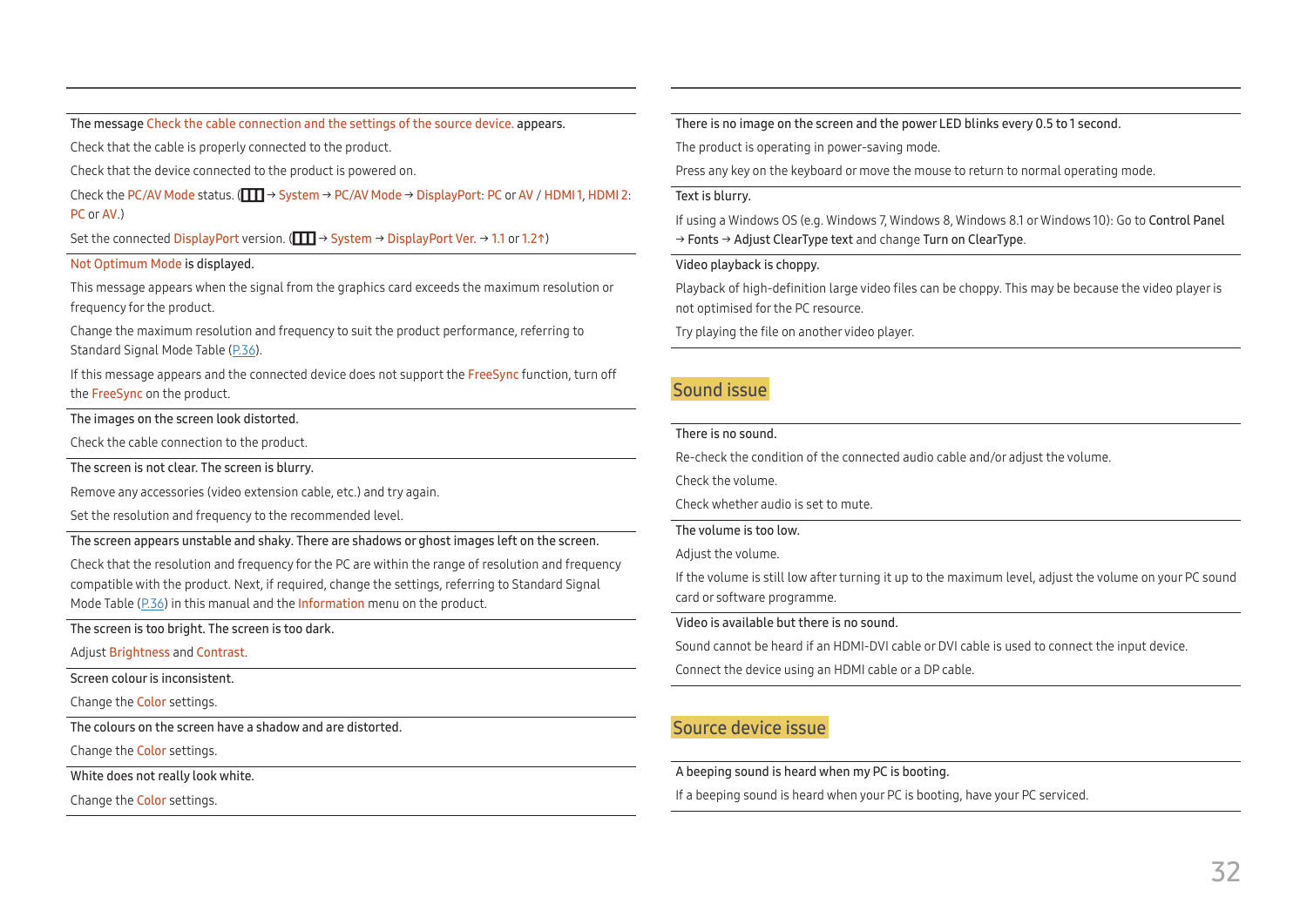# <span id="page-32-0"></span>Q & A

 $-$  Refer to the user manual for your PC or graphics card for further instructions on adjustment.

#### How can I change the frequency?

Set the frequency on your graphics card.

- Windows 7: Go to Control Panel → Appearance and Personalization → Display → Screen Resolution → Advanced settings → Monitor, and adjust Screen Refresh Rate under Monitor settings.
- Windows 8(Windows 8.1): Go to Settings → Control Panel → Appearance and Personalization → Display → Screen Resolution → Advanced settings → Monitor, and adjust Refresh rate under Monitor settings.
- Windows 10: Go to Settings → System → Display → Advanced display settings → Display adapter properties → Monitor, and adjust Screen refresh rate under Monitor settings.

#### <span id="page-32-1"></span>How can I change the resolution?

- Windows 7: Go to Control Panel → Appearance and Personalization → Display → Screen Resolution → Adjust Resolution.
- Windows 8(Windows 8.1): Go to Settings → Control Panel → Appearance and Personalization → Display → Adjust Resolution, and adjust the resolution.
- Windows 10: Go to Settings → System → Display → Advanced display settings, and adjust the resolution.

#### How do I set power-saving mode?

- Windows 7: Go to Control Panel → Appearance and Personalization → Personalization → Screen Saver Settings → Power options or BIOS SETUP on the PC.
- Windows 8(Windows 8.1): Go to Settings → Control Panel → Appearance and Personalization → Personalize → Screen Saver Settings → Power options or BIOS SETUP on the PC.
- Windows 10: Go to Settings → Personalization → Lock screen → Screen timeout settings → Power & sleep or BIOS SETUP on the PC.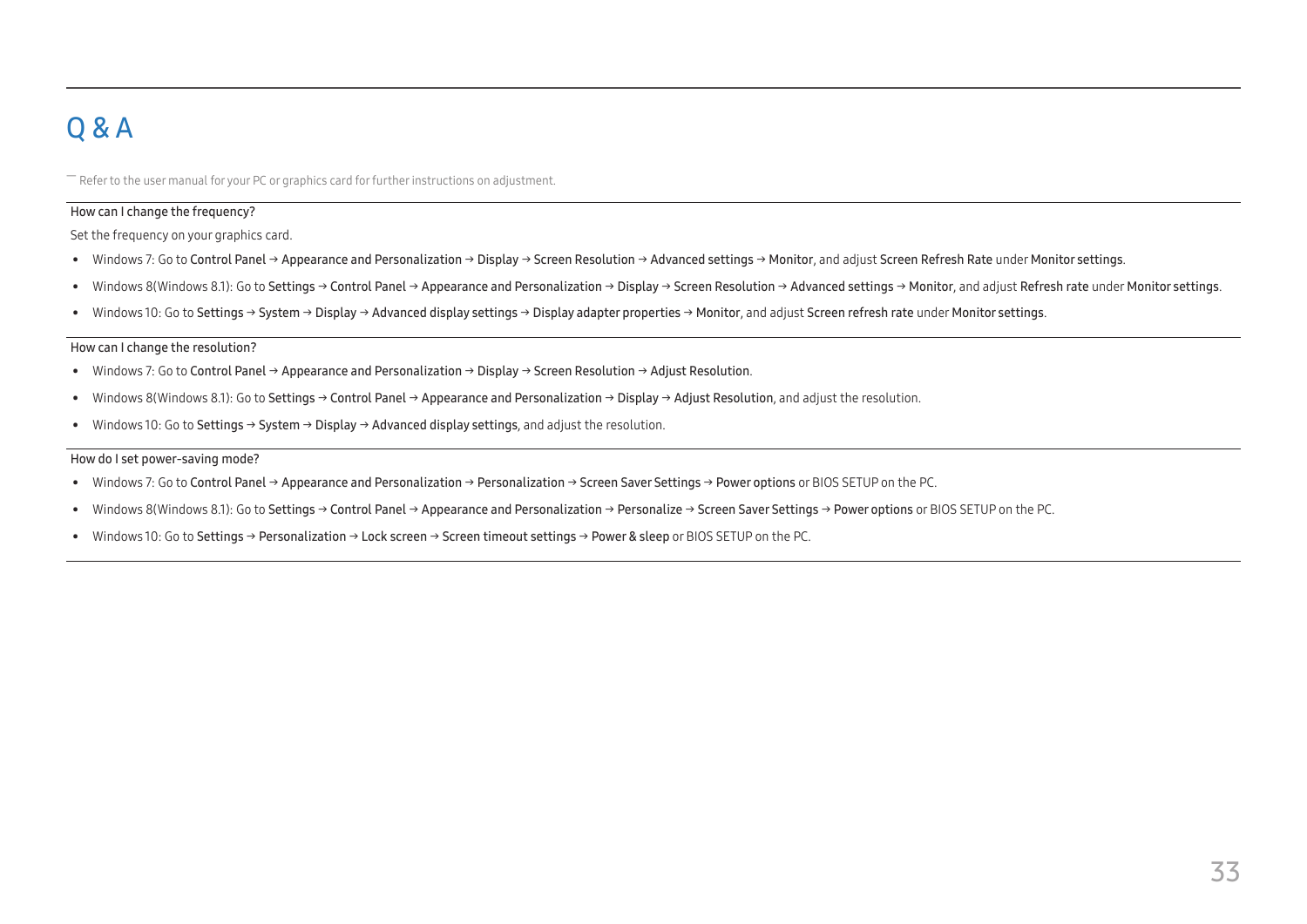# <span id="page-33-0"></span>Specifications Chapter 07

# General

| Model Name               | F22T45*                                                                                                | F24T45*                          | F27T45*                           |  |  |  |
|--------------------------|--------------------------------------------------------------------------------------------------------|----------------------------------|-----------------------------------|--|--|--|
| Size                     | 22 Class (21.5 Inches / 54.6 cm)                                                                       | 24 Class (23.8 Inches / 60.4 cm) | 27 Class (27 Inches / 68.6 cm)    |  |  |  |
| Display area             | 476.064 mm (H) x 267.786 mm (V)                                                                        | 527.04 mm (H) x 296.46 mm (V)    | 597.888 mm (H) x 336.312 mm (V)   |  |  |  |
| Pixel Pitch              | $0.24795$ mm (H) x 0.24795 mm (V)                                                                      | $0.2745$ mm (H) x 0.2745 mm (V)  | $0.3114$ mm (H) x $0.3114$ mm (V) |  |  |  |
| Maximum Pixel Clock      | 174.5 MHz                                                                                              | 174.5 MHz                        | 174.5 MHz                         |  |  |  |
| Power Supply             | AC100-240V~50/60Hz                                                                                     |                                  |                                   |  |  |  |
|                          | Refer to the label at the back of the product as the standard voltage can vary in different countries. |                                  |                                   |  |  |  |
| Signal connectors        | HDMI, DisplayPort                                                                                      |                                  |                                   |  |  |  |
| Environmental conditions | Operating                                                                                              |                                  |                                   |  |  |  |
|                          | Temperature: $10 °C - 40 °C$ (50 °F $-104 °F$ )                                                        |                                  |                                   |  |  |  |
|                          | Humidity: $10\% - 80\%$ , non-condensing                                                               |                                  |                                   |  |  |  |
|                          | Storage                                                                                                |                                  |                                   |  |  |  |
|                          | Temperature: -20 °C – 45 °C (-4 °F – 113 °F)                                                           |                                  |                                   |  |  |  |
|                          | Humidity: $5\% - 95\%$ , non-condensing                                                                |                                  |                                   |  |  |  |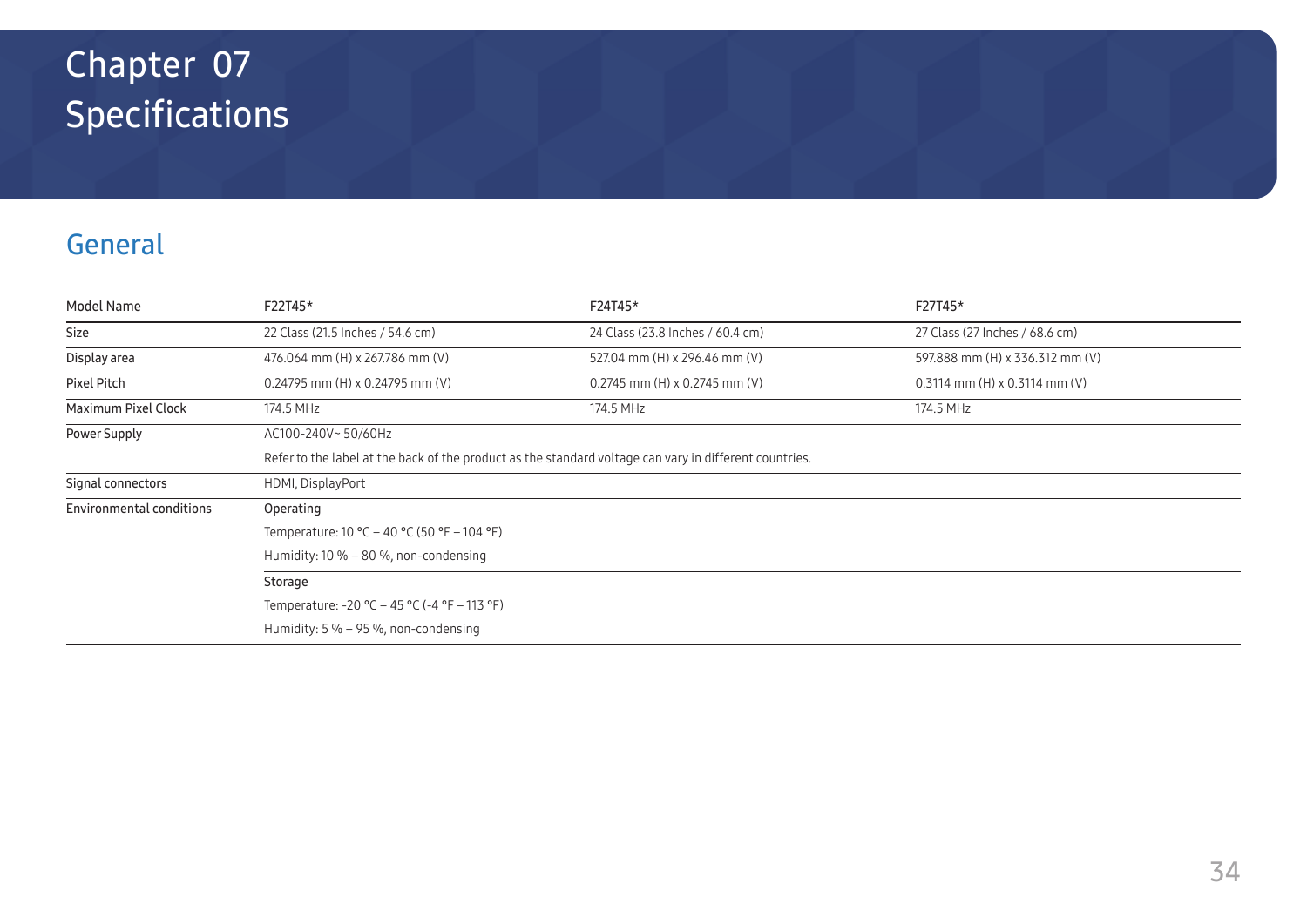#### • Plug-and-Play

This product can be installed and used with any Plug-and-Play compatible systems. Two-way data exchange between the product and PC system optimises the product settings. Product installation takes place automatically. However, you can customise the installation settings if desired.

• Panel Dots (Pixels)

Due to the nature of the manufacturing of this product, approximately1 pixel per million (1ppm) may be brighter or darker on the LCD panel. This does not affect product performance.

- The specifications are subject to change without notice to improve quality.
- For detailed device specifications, visit the Samsung website.
- (Europe only)

To access the EPREL registration of the model:

(1) Go to https://eprel.ec.europa.eu

(2) Get the model identifier from the energy label of the product and type it in the search box

(3) Energy Labelling information of the model is shown

- \* You can directly access the product information via https://eprel.ec.europa.eu/qr/##### (registration no.)
- The registration no. can be found on the rating label on your product.
- (Turkey only)

To access the energy labelling information of the model:

(1) Go to https://www.samsung.com/global/ecodesign\_energy

(2) Get the model identifier from the energy label of the product and type it in the search box

(3) Energy labelling information can be found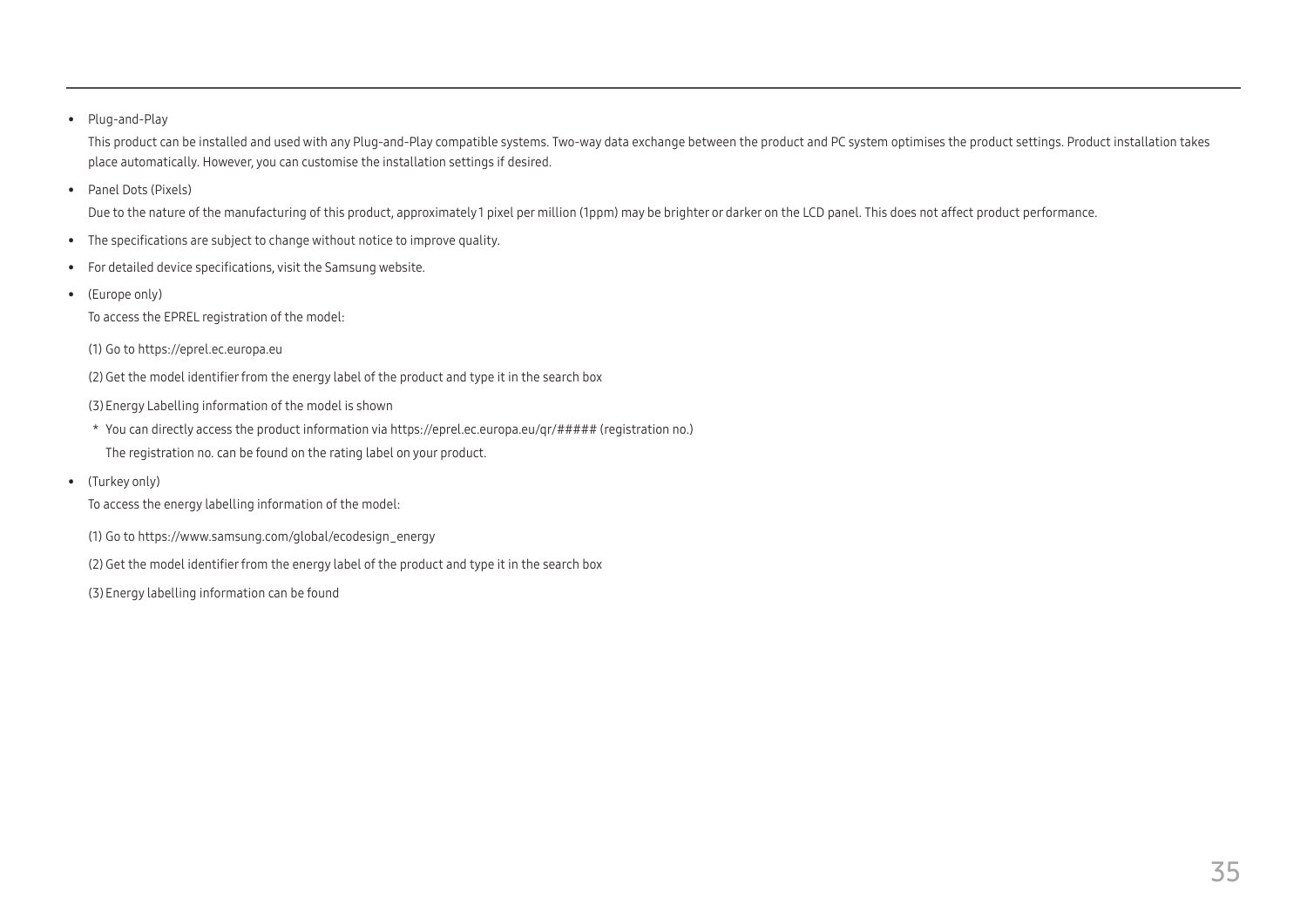# <span id="page-35-1"></span><span id="page-35-0"></span>Standard Signal Mode Table

| Model Name                   |                           | F22T45*             | F24T45*             | F27T45*             |
|------------------------------|---------------------------|---------------------|---------------------|---------------------|
| Synchronization (PANEL Spec) | Horizontal Frequency      | $54 - 83$ kHz       | 56 ~ 84.5 kHz       | 53.2 ~ 147.3 kHz    |
|                              | <b>Vertical Frequency</b> | $48 - 75$ Hz        | 48 ~ 75 Hz          | $48 - 75$ Hz        |
| Resolution                   | Optimum Resolution        | 1920 x 1080 @ 60 Hz | 1920 x 1080 @ 60 Hz | 1920 x 1080 @ 60 Hz |
|                              | Maximum Resolution        | 1920 x 1080 @ 75 Hz | 1920 x 1080 @ 75 Hz | 1920 x 1080 @ 75 Hz |

If a signal that belongs to the following standard signal modes is transmitted from your PC, the screen will automatically be adjusted. If the signal transmitted from the PC does not belong to the standard signal modes, the screen may be blank even though the power LED turns on. In such a case, change the settings according to the following table by referring to the graphics card user manual.

|                   | <b>Horizontal Frequency</b> | Vertical Frequency | <b>Pixel Clock</b> | <b>Sync Polarity</b> |
|-------------------|-----------------------------|--------------------|--------------------|----------------------|
| Resolution        | (kHz)                       | (Hz)               | (MHz)              | (H/V)                |
| IBM, 720 x 400    | 31.469                      | 70.087             | 28.322             | $-/+$                |
| VESA, 640 x 480   | 31.469                      | 59.940             | 25.175             | $-/-$                |
| MAC, 640 x 480    | 35.000                      | 66.667             | 30.240             | $-/-$                |
| VESA, 640 x 480   | 37.861                      | 72.809             | 31.500             | $-/-$                |
| VESA, 640 x 480   | 37.500                      | 75.000             | 31.500             | $-/-$                |
| VESA, 800 x 600   | 35.156                      | 56.250             | 36.000             | $+/+$                |
| VESA, 800 x 600   | 37.879                      | 60.317             | 40.000             | $+/+$                |
| VESA, 800 x 600   | 48.077                      | 72.188             | 50.000             | $+/+$                |
| VESA, 800 x 600   | 46.875                      | 75.000             | 49.500             | $+/+$                |
| MAC, 832 x 624    | 49.726                      | 74.551             | 57.284             | $-/-$                |
| VESA, 1024 x 768  | 48.363                      | 60.004             | 65.000             | $-/-$                |
| VESA, 1024 x 768  | 56.476                      | 70.069             | 75.000             | $-/-$                |
| VESA, 1024 x 768  | 60.023                      | 75.029             | 78.750             | $+/+$                |
| VESA, 1152 x 864  | 67.500                      | 75.000             | 108.000            | $+/+$                |
| MAC, 1152 x 870   | 68.681                      | 75.062             | 100.000            | $-/-$                |
| VESA, 1280 x 720  | 45.000                      | 60.000             | 74.250             | $+/+$                |
| VESA, 1280 x 800  | 49.702                      | 59.810             | 83.500             | $-/+$                |
| VESA, 1280 x 1024 | 63.981                      | 60.020             | 108.000            | $+/+$                |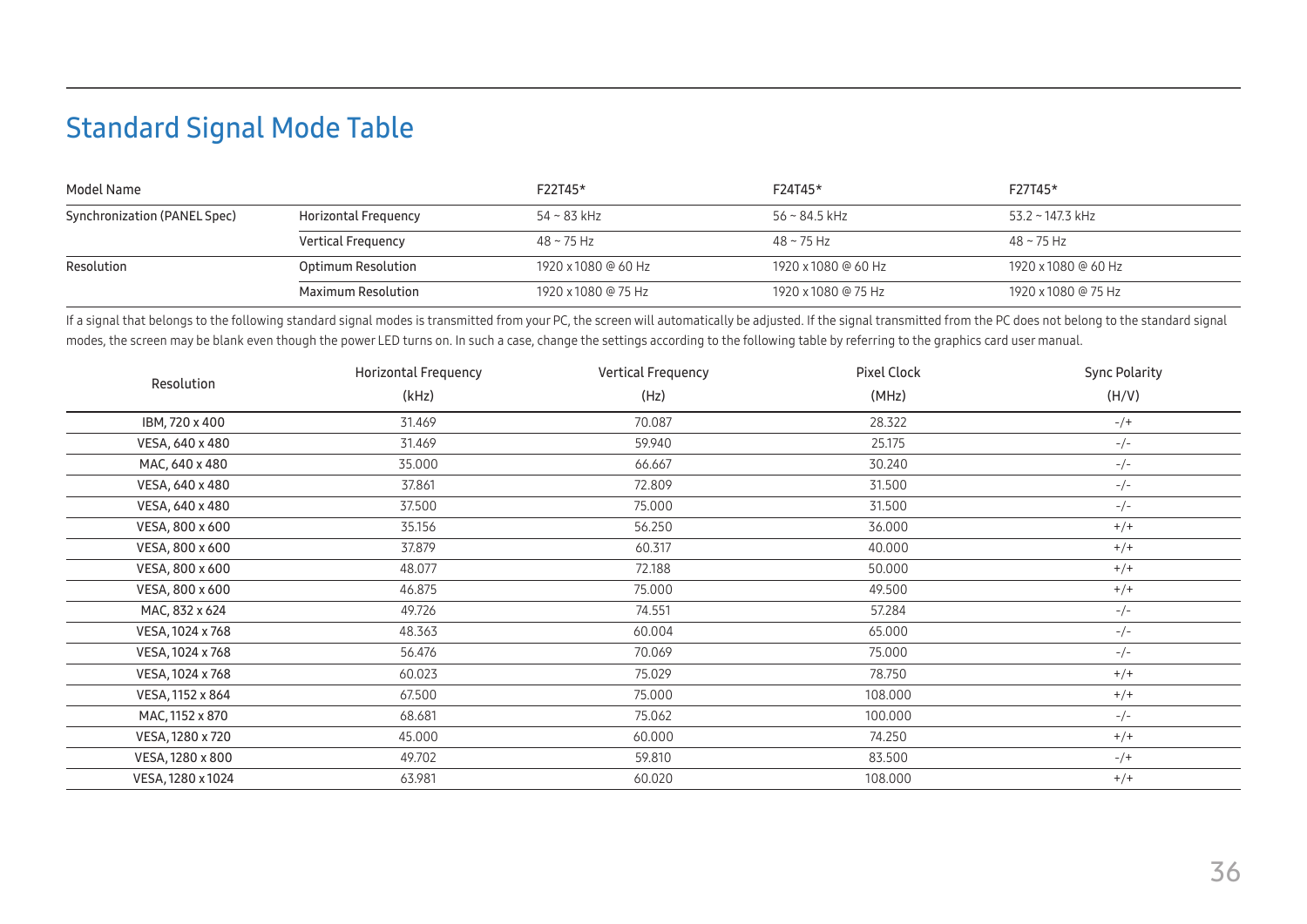| Resolution        | Horizontal Frequency<br>(kHz) | <b>Vertical Frequency</b><br>(Hz) | Pixel Clock<br>(MHz) | <b>Sync Polarity</b><br>(H/V) |
|-------------------|-------------------------------|-----------------------------------|----------------------|-------------------------------|
| VESA, 1280 x 1024 | 79.976                        | 75.025                            | 135.000              | $+/-$                         |
| VESA, 1440 x 900  | 55.935                        | 59.887                            | 106.500              | $-1$                          |
| VESA, 1600 x 900  | 60.000                        | 60.000                            | 108.000              | $+/+$                         |
| VESA, 1680 x 1050 | 65.290                        | 59.954                            | 146.250              | $-1$                          |
| VESA, 1920 x 1080 | 67.500                        | 60.000                            | 148.500              | $+/-$                         |
| VESA, 1920 x 1080 | 83.894                        | 74.973                            | 174.500              | $+/-$                         |

― Horizontal Frequency

The time required to scan a single line from the left to the right side of the screen is called a horizontal cycle. The reciprocal number of a horizontal cycle is called horizontal frequency. Horizontal frequency is measur kHz.

― Vertical Frequency

Repeating the same picture dozens of times per second allows you to view natural pictures. The repeat frequency is called "vertical frequency" or "refresh rate" and is indicated in Hz.

- This product can be set to only one resolution for each screen size to obtain the optimum picture quality due to the nature of the panel. Using a resolution other than the specified resolution may degrade the picture qua To avoid this, it is recommended that you select the optimum resolution specified for your product.

― Some resolutions listed in the table above may not be available depending on graphics card specifications.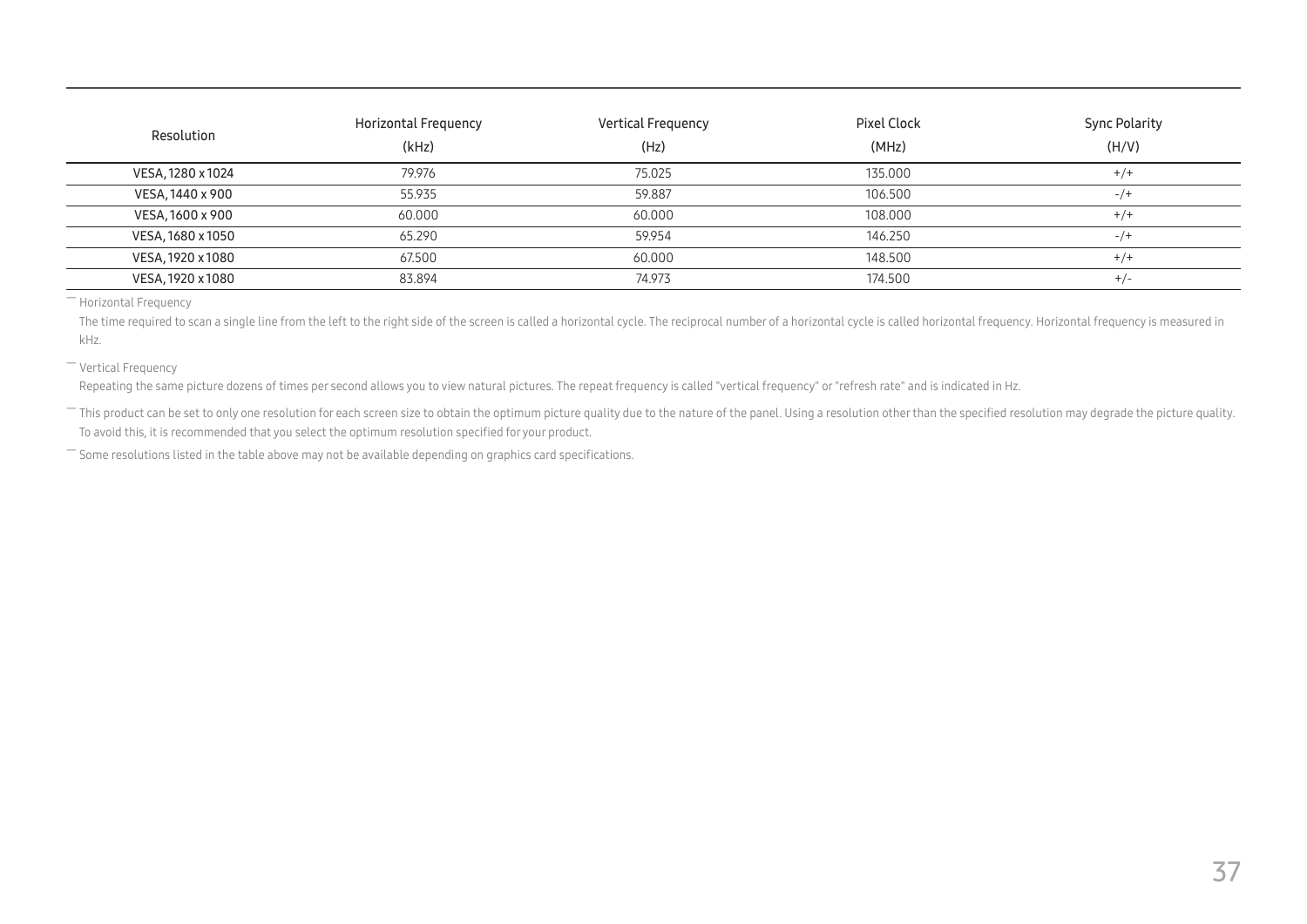# <span id="page-37-0"></span>Appendix Chapter 08

# Responsibility for the Pay Service (Cost to Customers)

 $^-$  When the service is requested, in spite of in warranty, we may charge you for a visit from a service technician in the following cases.

### Not a product defect

Cleaning of the product, Adjustment, Explanation, Re-installation and etc.

- If a service technician is requested to give instructions on how to use product or simply adjusts options without disassembling product.
- If a defect is caused by external environmental factors (Internet, Antenna, Wired Signal, etc.)
- If a product is reinstalled or devices are connected additionally after installing the purchased product for the first time.
- If a product is reinstalled to move to a different spot or to move to a different house.
- If the customer requests instructions on how to use another company's product.
- If customer requests instructions on how to use the network or another company's Programme.
- If customer requests software installation and setup for the product.
- If a service technician removes/cleans dusts or foreign materials inside of the product.
- If customer requests an installation additionally after purchasing a product through homeshopping or online.

### A Product damage caused by customer's fault

Product damage caused by customer's mishandling or wrong repair If a product damage is caused by;

- External impact or drop.
- Use of supplies or separately sold product unspecified by Samsung.
- Repair from a person besides an engineer of outsourcing service company or partner of Samsung Electronics Co., Ltd.
- Remodeling or repairing the product by customer.
- Using it with incorrect voltage or non-authorised electrical connections.
- Not following the "cautions" in User Manual.

### **Others**

- If product fails by natural disaster. (lightning, fire, earthquake, flood damage, etc)
- If consumable components are all used up. (Battery, Toner, Fluorescent lights, Head, Vibrator, Lamp, Filter, Ribbon, etc.)
- ― If customer requests a service in case the product has no defect, service fee may be charged. So please read User Manual first.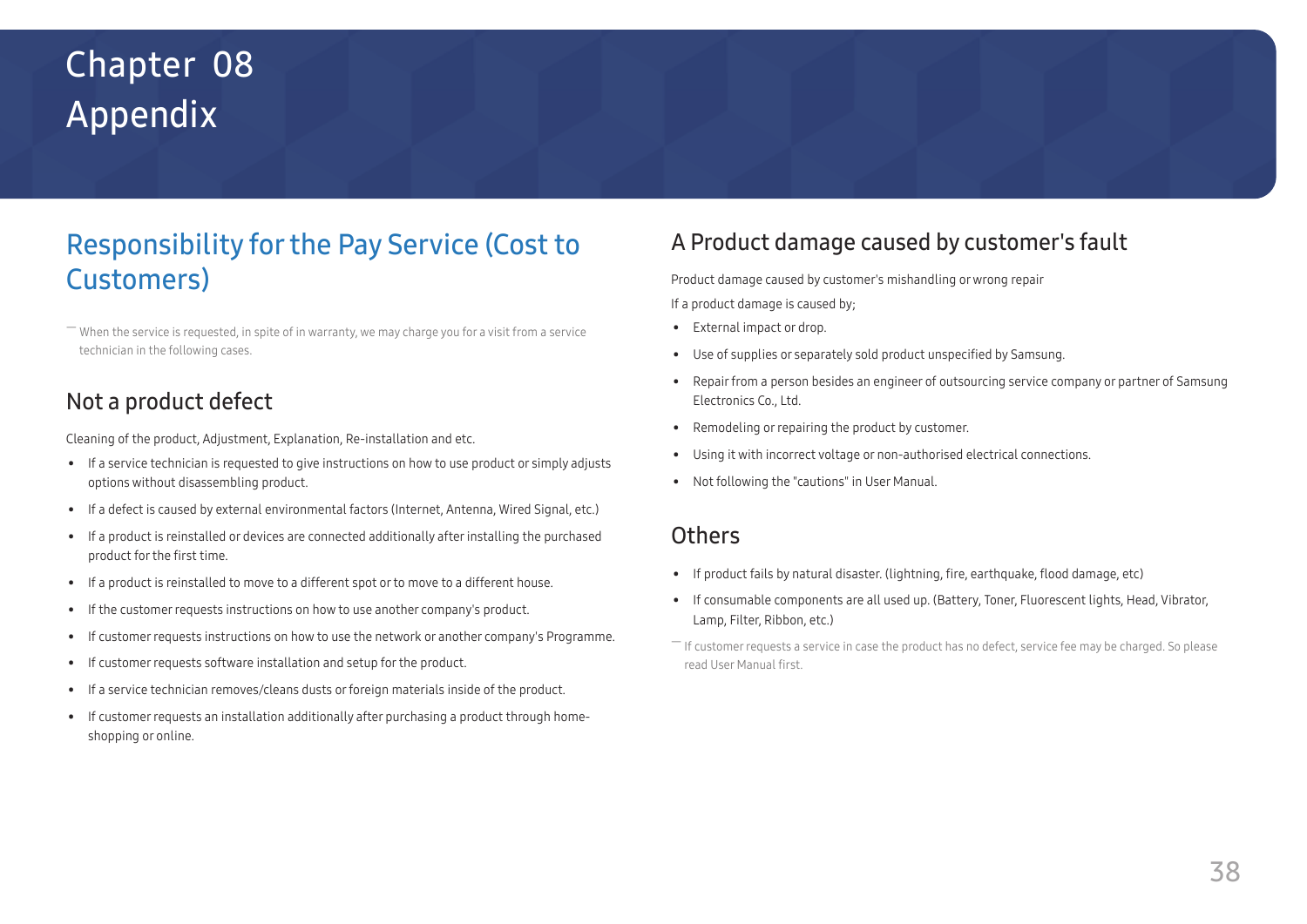## <span id="page-38-1"></span><span id="page-38-0"></span>FreeSync

FreeSync technology is solution that eliminates screen tearing without all the usual lag and latency. This feature will eliminate screen tearing and lag during game play. Improve your gaming experience. The displayed FreeSync menu items on the monitor may vary, depending on the monitor model and compatibility with the AMD graphics card.

- Off: Disable FreeSync.
- On: Turn on the AMD graphics cards' FreeSync function. You may experience intermittent flickers when playing some games.

#### Apply the optimum resolution when using FreeSync.

#### The refresh rate setting method please refer to Q & A  $\rightarrow$  How can I change the frequency?

- The FreeSync function is only enabled in HDMI1, HDMI2 or DisplayPort mode. Use the HDMI/DP cable provided by the manufacturer when using FreeSync.
- $-$  If the DisplayPort Ver. is set to 1.1, the FreeSync mode is disabled.

If you use the FreeSync function while playing a game, the following symptoms may occur:

- The screen may flicker depending on the type of graphics card, the game option settings, or the video being played. Try the following actions: decrease the game setting values, change the current FreeSync mode to Off, or visit the AMD website to check your graphics driver's version and update it with the latest one.
- While you are using the FreeSync function, the screen may flicker due to variation of the output frequency from the graphics card.
- The response rate during the game may fluctuate depending on the resolution. A higher resolution generally decreases the response rate.
- The sound quality of the monitor may be degraded.
- $-$  If you encounter any issues when using the function, contact the Samsung Service Center.
- $-$  If you change the screen resolution while the function is **On**, the screen may intermittently blank out due to the graphic card. Set FreeSync to Off and change the resolution.
- $-$  The function is unavailable in the devices (e.g. AV devices) that have no AMD graphic card. If the function is applied, the screen may have malfunction.

#### The models in the Graphics Cards list supports FreeSync

FreeSync can only be used with specific AMD graphics card models. Refer to the following list for supported graphics cards:

#### Make sure to install the latest official graphics drivers from AMD that support FreeSync.

- $^-$  For additional AMD graphics card models that support the **FreeSync** feature, visit the official AMD website.
- Select FreeSync Off if you are using a graphics card from a different manufacturer.
- $-$  When applying the FreeSync function via the HDMI cable, it may fail to work due to the bandwidth limitation of certain AMD graphics card.
- Radeon™ RX Vega series
- Radeon™ RX 500 series
- Radeon™ RX 400 series
- Radeon™ R9/R7 300 series (excluding R9 370/X, R7 370/X, R7 265)
- Radeon™ Pro Duo (2016 edition)
- Radeon™ R9 Nano series
- Radeon™ R9 Fury series
- Radeon™ R9/R7 200 series (excluding R9 270/X, R9 280/X)